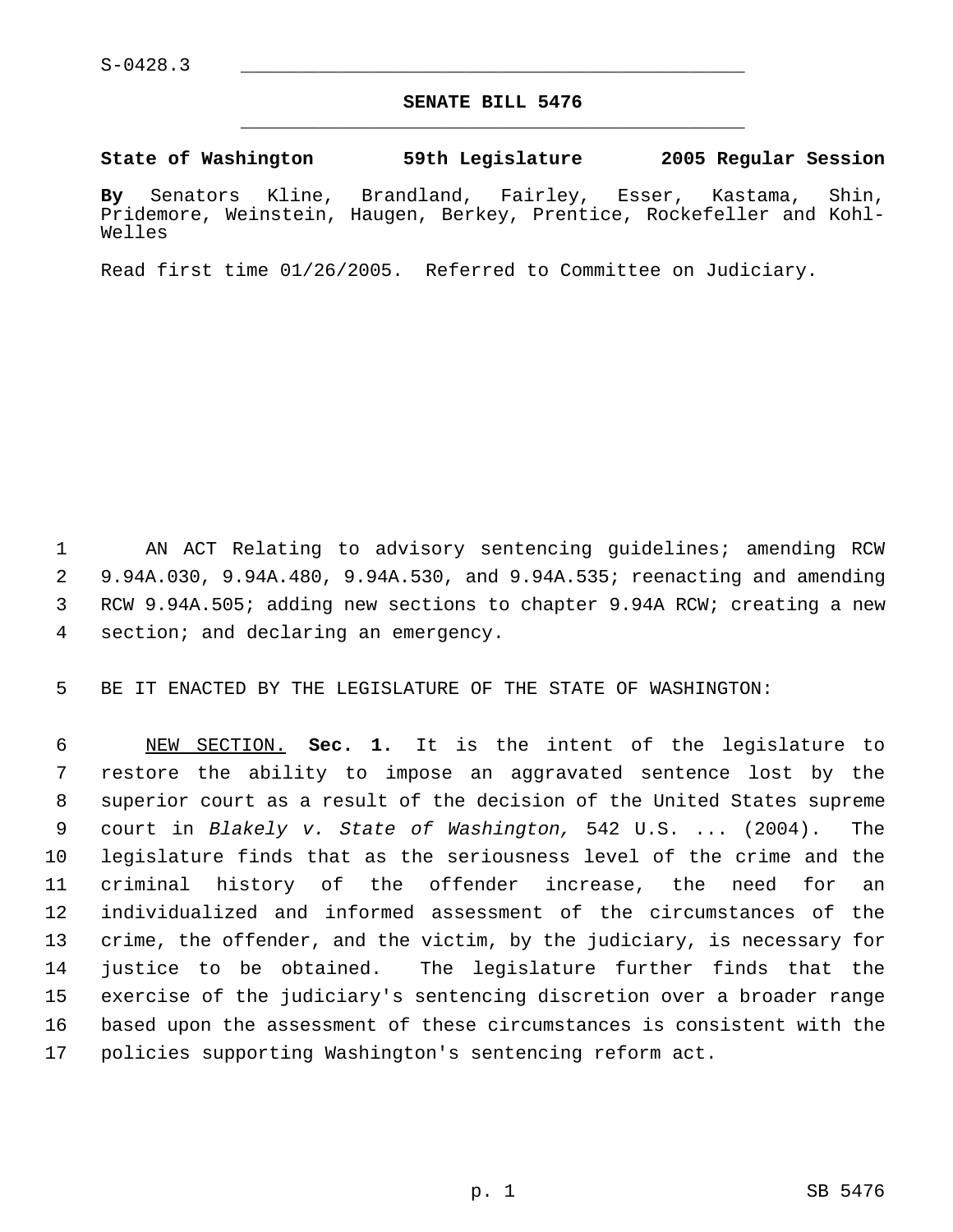NEW SECTION. **Sec. 2.** A new section is added to chapter 9.94A RCW to read as follows:

 (1) For offenders convicted of an aggravated offense or for aggravated offenders, the standard sentencing range shall be advisory only. Notwithstanding any other provision of law, the maximum sentence that a court may impose for an aggravated offense or upon an aggravated offender is the maximum sentence for the current offense under chapter 9A.20 RCW, unless it is imposed on any offender sentenced under RCW 9.94A.712.

 (2) In making its determination of the sentence length to be imposed, the court shall consider the risk assessment prepared by the department of corrections, the presentence report and other materials provided by the offender, and any information provided by the victim or victims of the crime.

 (3) A sentence imposed under this section shall be a determinate sentence unless it is imposed on an offender sentenced under RCW 9.94A.712. The sentence may be appealed by the offender or the state as set forth in RCW 9.94A.585 (2) through (6).

 **Sec. 3.** RCW 9.94A.030 and 2003 c 53 s 55 are each amended to read as follows:

 Unless the context clearly requires otherwise, the definitions in this section apply throughout this chapter.

 (1) "Aggravated offender" means an offender who has been convicted, 24 in this state or any other state, of three or more felonies prior to 25 the current conviction and who is not a persistent offender. At least 26 one of the prior convictions or the current conviction must be for a sex offense or violent offense as defined by Washington law.

 (2) "Aggravated offense" means an offense that is ranked at seriousness level VII or higher in RCW 9.94A.515.

 (3) "Board" means the indeterminate sentence review board created under chapter 9.95 RCW.

 $((+2))$   $(4)$  "Collect," or any derivative thereof, "collect and remit," or "collect and deliver," when used with reference to the department, means that the department, either directly or through a collection agreement authorized by RCW 9.94A.760, is responsible for monitoring and enforcing the offender's sentence with regard to the legal financial obligation, receiving payment thereof from the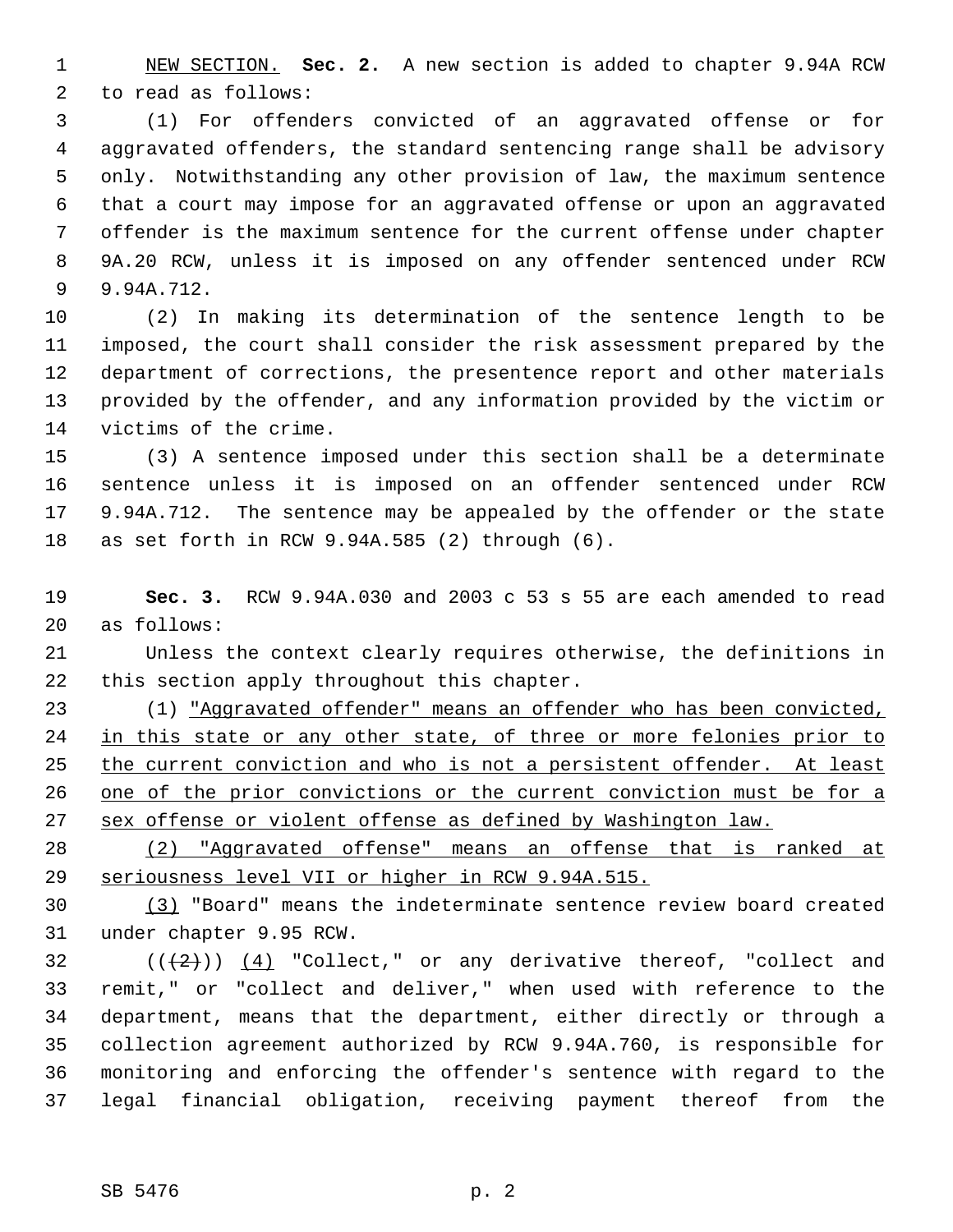offender, and, consistent with current law, delivering daily the entire payment to the superior court clerk without depositing it in a departmental account.

  $((+3))$  (5) "Commission" means the sentencing quidelines commission.

 $((+4))$   $(6)$  "Community corrections officer" means an employee of the department who is responsible for carrying out specific duties in supervision of sentenced offenders and monitoring of sentence conditions.

 $((+5))$   $(7)$  "Community custody" means that portion of an offender's sentence of confinement in lieu of earned release time or imposed 12 pursuant to RCW ((9.94A.505(2)(b),)) 9.94A.650 through 9.94A.670, 9.94A.690, 9.94A.700 through 9.94A.715, or 9.94A.545, served in the community subject to controls placed on the offender's movement and activities by the department. For offenders placed on community custody for crimes committed on or after July 1, 2000, the department shall assess the offender's risk of reoffense and may establish and modify conditions of community custody, in addition to those imposed by the court, based upon the risk to community safety.

 $((+6))$   $(8)$  "Community custody range" means the minimum and maximum period of community custody included as part of a sentence under RCW 9.94A.715, as established by the commission or the legislature under RCW 9.94A.850, for crimes committed on or after July 1, 2000.

 $((+7))$  (9) "Community placement" means that period during which the offender is subject to the conditions of community custody and/or postrelease supervision, which begins either upon completion of the term of confinement (postrelease supervision) or at such time as the offender is transferred to community custody in lieu of earned release. Community placement may consist of entirely community custody, entirely postrelease supervision, or a combination of the two.

31  $((\{8\})$   $(10)$  "Community restitution" means compulsory service, without compensation, performed for the benefit of the community by the offender.

34 ( $(\langle 49 \rangle)$ ) (11) "Community supervision" means a period of time during which a convicted offender is subject to crime-related prohibitions and other sentence conditions imposed by a court pursuant to this chapter or RCW 16.52.200(6) or 46.61.524. Where the court finds that any offender has a chemical dependency that has contributed to his or her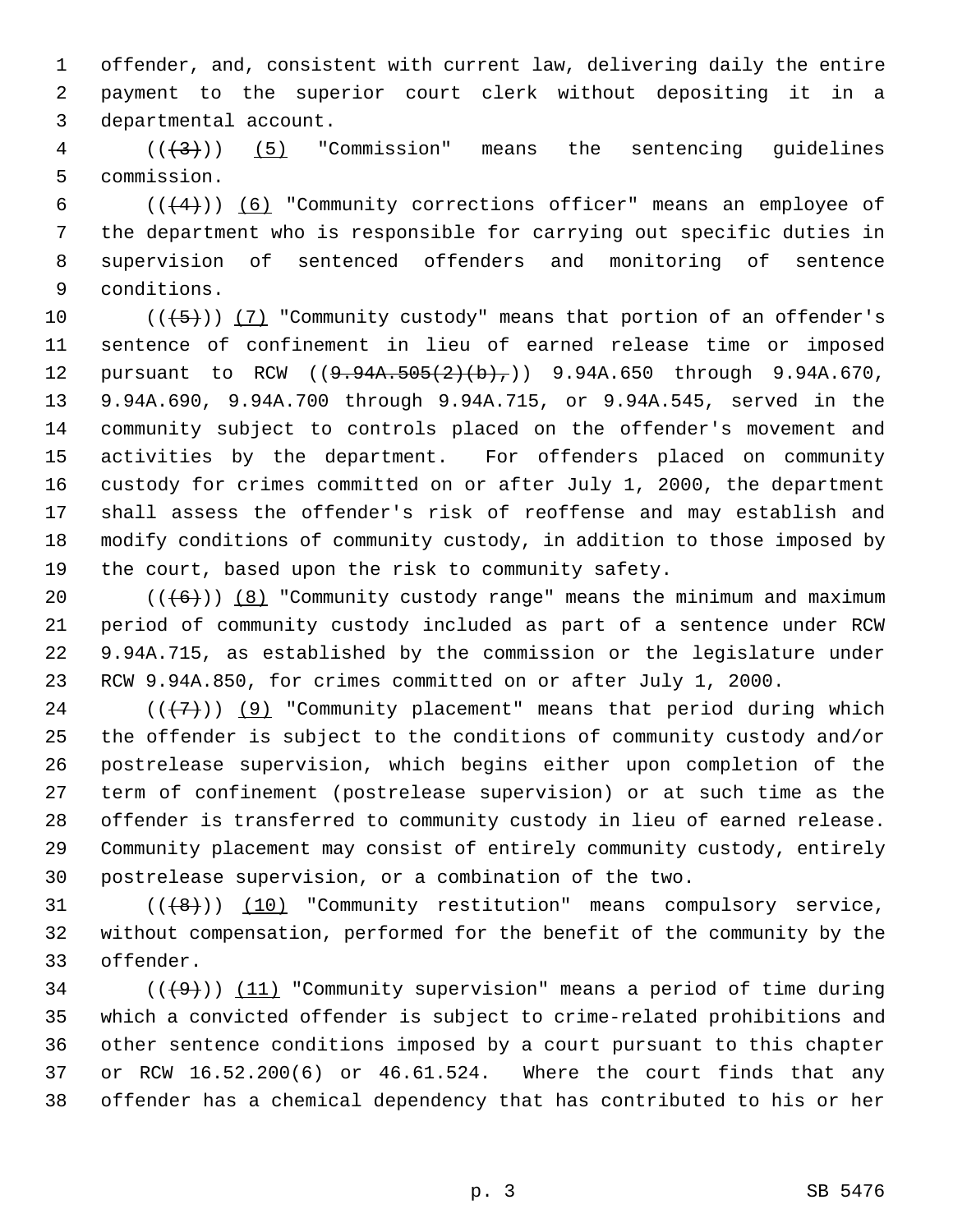offense, the conditions of supervision may, subject to available resources, include treatment. For purposes of the interstate compact for out-of-state supervision of parolees and probationers, RCW 9.95.270, community supervision is the functional equivalent of probation and should be considered the same as probation by other states.

7 (( $(10)$ )) (12) "Confinement" means total or partial confinement.

8  $((+11))$   $(13)$  "Conviction" means an adjudication of guilt pursuant to Titles 10 or 13 RCW and includes a verdict of guilty, a finding of guilty, and acceptance of a plea of guilty.

 $((+12))$   $(14)$  "Crime-related prohibition" means an order of a court prohibiting conduct that directly relates to the circumstances of the crime for which the offender has been convicted, and shall not be construed to mean orders directing an offender affirmatively to participate in rehabilitative programs or to otherwise perform affirmative conduct. However, affirmative acts necessary to monitor compliance with the order of a court may be required by the department.

18  $((+13))$   $(15)$  "Criminal history" means the list of a defendant's prior convictions and juvenile adjudications, whether in this state, in federal court, or elsewhere.

 (a) The history shall include, where known, for each conviction (i) whether the defendant has been placed on probation and the length and terms thereof; and (ii) whether the defendant has been incarcerated and the length of incarceration.

 (b) A conviction may be removed from a defendant's criminal history only if it is vacated pursuant to RCW 9.96.060, 9.94A.640, 9.95.240, or a similar out-of-state statute, or if the conviction has been vacated pursuant to a governor's pardon.

 (c) The determination of a defendant's criminal history is distinct from the determination of an offender score. A prior conviction that was not included in an offender score calculated pursuant to a former version of the sentencing reform act remains part of the defendant's criminal history.

34 ( $(\overline{(144)})$ ) (16) "Day fine" means a fine imposed by the sentencing court that equals the difference between the offender's net daily income and the reasonable obligations that the offender has for the support of the offender and any dependents.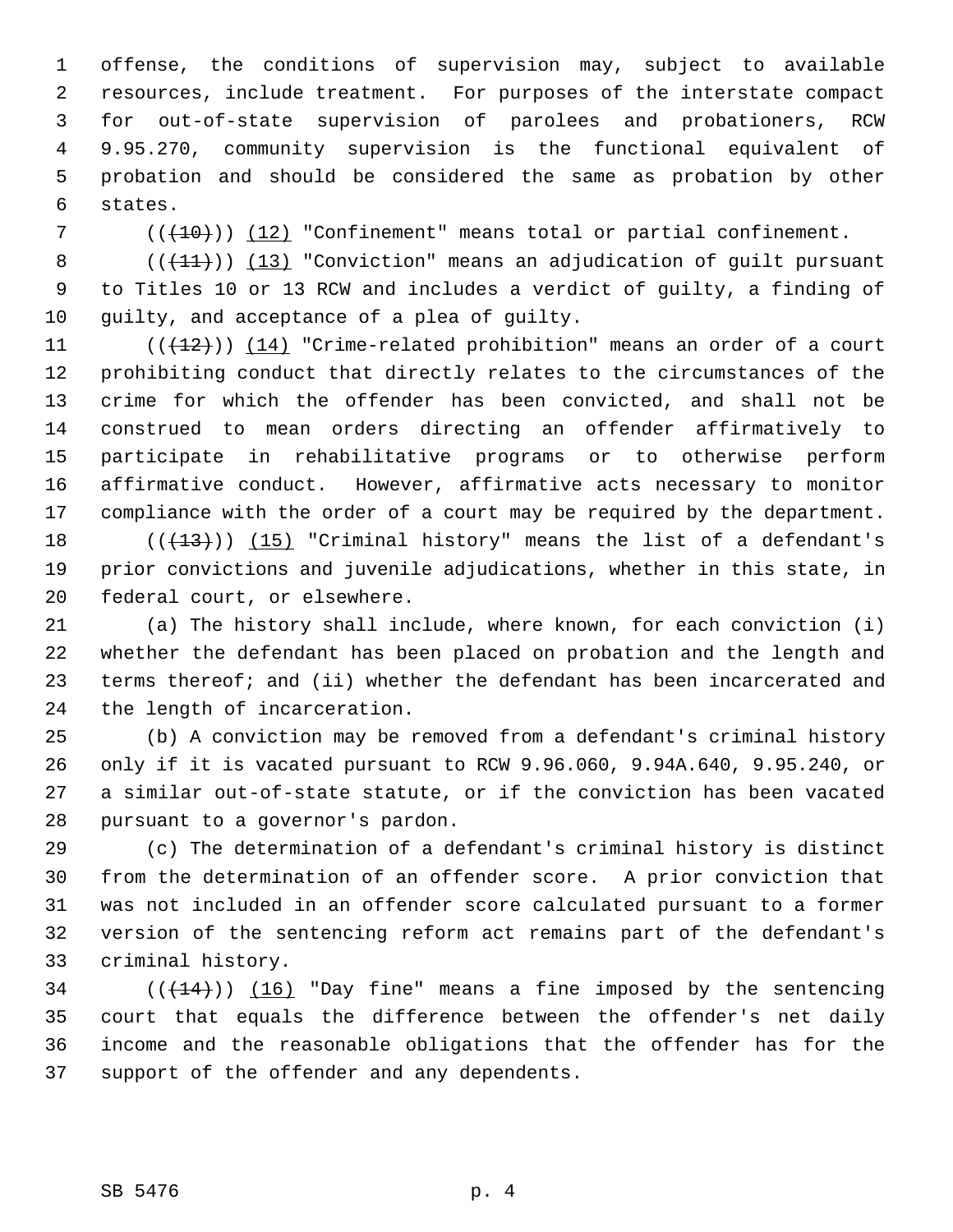1 (( $\left(\frac{15}{15}\right)$ ) (17) "Day reporting" means a program of enhanced supervision designed to monitor the offender's daily activities and compliance with sentence conditions, and in which the offender is required to report daily to a specific location designated by the department or the sentencing court.

6  $((+16))$   $(18)$  "Department" means the department of corrections.

 $((+17))$  (19) "Determinate sentence" means a sentence that states with exactitude the number of actual years, months, or days of total confinement, of partial confinement, of community supervision, the number of actual hours or days of community restitution work, or dollars or terms of a legal financial obligation. The fact that an offender through earned release can reduce the actual period of confinement shall not affect the classification of the sentence as a determinate sentence.

 $((+18))$   $(20)$  "Disposable earnings" means that part of the earnings of an offender remaining after the deduction from those earnings of any amount required by law to be withheld. For the purposes of this definition, "earnings" means compensation paid or payable for personal services, whether denominated as wages, salary, commission, bonuses, or otherwise, and, notwithstanding any other provision of law making the payments exempt from garnishment, attachment, or other process to satisfy a court-ordered legal financial obligation, specifically includes periodic payments pursuant to pension or retirement programs, or insurance policies of any type, but does not include payments made under Title 50 RCW, except as provided in RCW 50.40.020 and 50.40.050, or Title 74 RCW.

 $((+19))$   $(21)$  "Drug offender sentencing alternative" is a sentencing option available to persons convicted of a felony offense other than a violent offense or a sex offense and who are eligible for the option under RCW 9.94A.660.

31  $((+20))$   $(22)$  "Drug offense" means:

 (a) Any felony violation of chapter 69.50 RCW except possession of a controlled substance (RCW 69.50.4013) or forged prescription for a controlled substance (RCW 69.50.403);

 (b) Any offense defined as a felony under federal law that relates to the possession, manufacture, distribution, or transportation of a controlled substance; or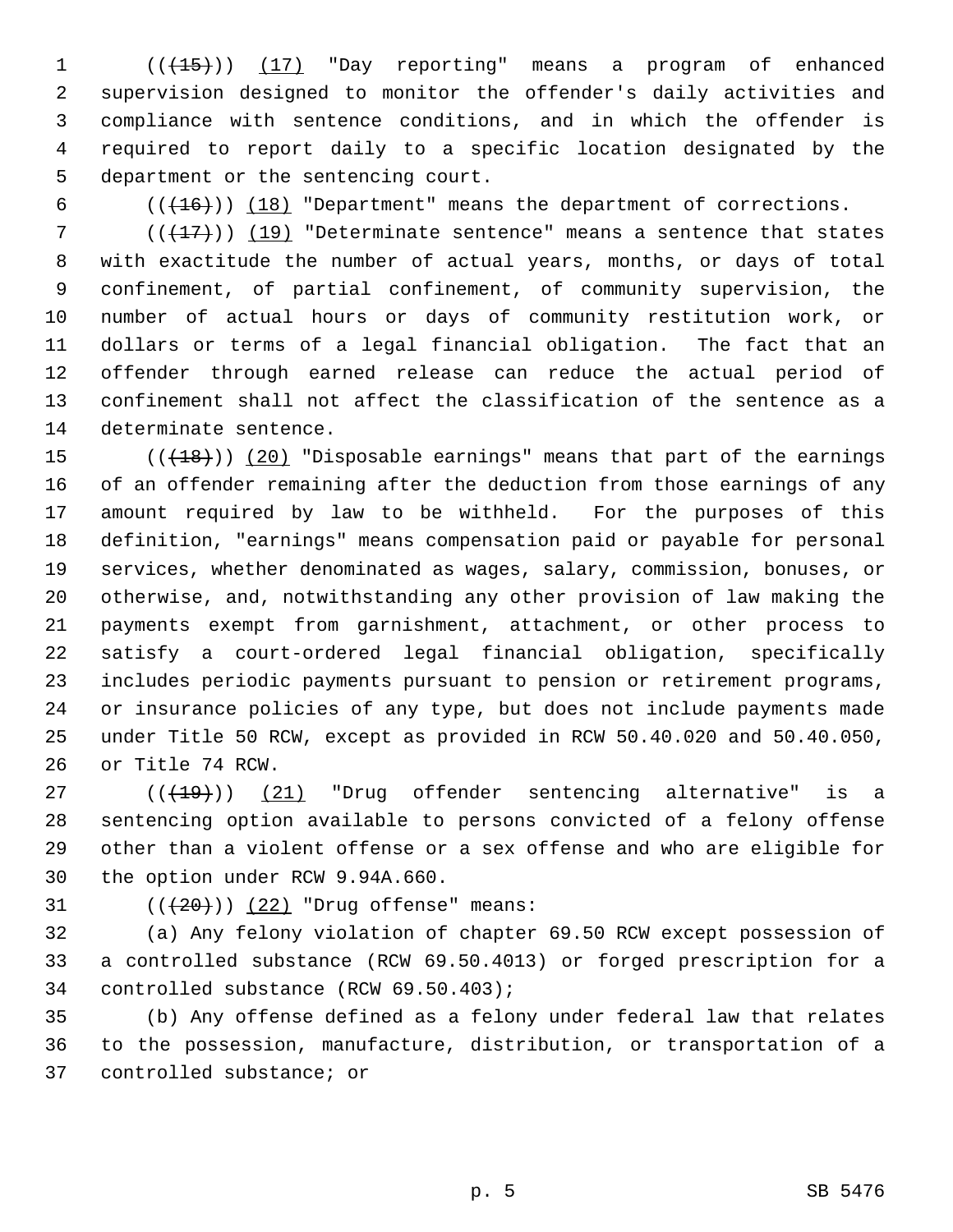(c) Any out-of-state conviction for an offense that under the laws of this state would be a felony classified as a drug offense under (a) of this subsection.

 ( $(\overline{21})$ ) (23) "Earned release" means earned release from confinement as provided in RCW 9.94A.728.

6  $((+22))$   $(24)$  "Escape" means:

 (a) Sexually violent predator escape (RCW 9A.76.115), escape in the first degree (RCW 9A.76.110), escape in the second degree (RCW 9A.76.120), willful failure to return from furlough (RCW 72.66.060), willful failure to return from work release (RCW 72.65.070), or willful failure to be available for supervision by the department while in 12 community custody (RCW 72.09.310); or

 (b) Any federal or out-of-state conviction for an offense that under the laws of this state would be a felony classified as an escape under (a) of this subsection.

16  $((+23))$   $(25)$  "Felony traffic offense" means:

 (a) Vehicular homicide (RCW 46.61.520), vehicular assault (RCW 46.61.522), eluding a police officer (RCW 46.61.024), or felony hit-and-run injury-accident (RCW 46.52.020(4)); or

 (b) Any federal or out-of-state conviction for an offense that under the laws of this state would be a felony classified as a felony traffic offense under (a) of this subsection.

23  $((+24))$   $(26)$  "Fine" means a specific sum of money ordered by the sentencing court to be paid by the offender to the court over a specific period of time.

 $((+25))$   $(27)$  "First-time offender" means any person who has no prior convictions for a felony and is eligible for the first-time offender waiver under RCW 9.94A.650.

 $((+26))$   $(28)$  "Home detention" means a program of partial confinement available to offenders wherein the offender is confined in a private residence subject to electronic surveillance.

 $((+27+))$  (29) "Legal financial obligation" means a sum of money that is ordered by a superior court of the state of Washington for legal financial obligations which may include restitution to the victim, statutorily imposed crime victims' compensation fees as assessed pursuant to RCW 7.68.035, court costs, county or interlocal drug funds, court-appointed attorneys' fees, and costs of defense, fines, and any other financial obligation that is assessed to the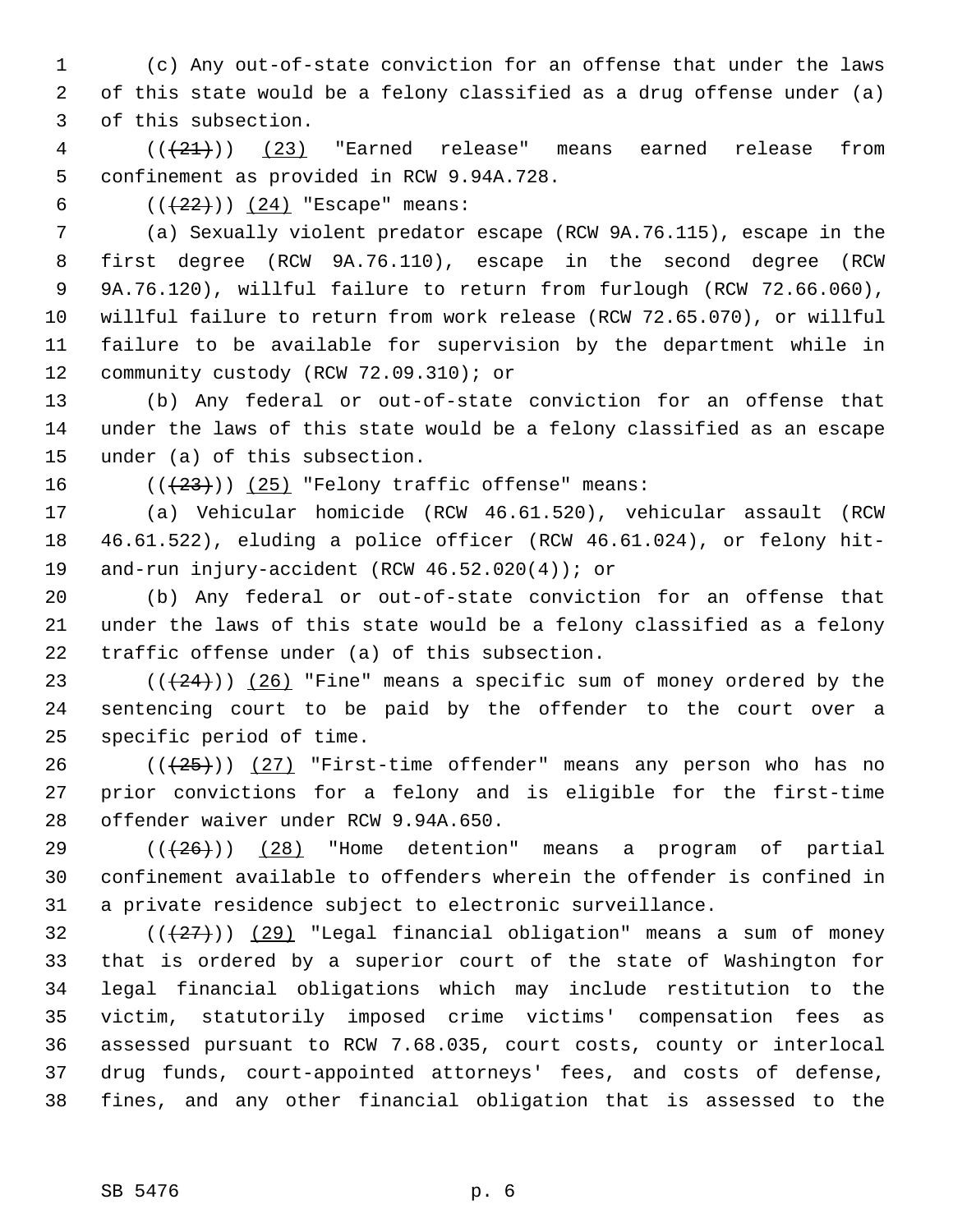offender as a result of a felony conviction. Upon conviction for vehicular assault while under the influence of intoxicating liquor or any drug, RCW 46.61.522(1)(b), or vehicular homicide while under the influence of intoxicating liquor or any drug, RCW 46.61.520(1)(a), legal financial obligations may also include payment to a public agency of the expense of an emergency response to the incident resulting in the conviction, subject to RCW 38.52.430.

8 (( $(28)$ )) (30) "Most serious offense" means any of the following felonies or a felony attempt to commit any of the following felonies:

 (a) Any felony defined under any law as a class A felony or criminal solicitation of or criminal conspiracy to commit a class A felony;

- 13 (b) Assault in the second degree;
- (c) Assault of a child in the second degree;
- (d) Child molestation in the second degree;
- (e) Controlled substance homicide;
- (f) Extortion in the first degree;
- (g) Incest when committed against a child under age fourteen;
- (h) Indecent liberties;
- (i) Kidnapping in the second degree;
- (j) Leading organized crime;
- (k) Manslaughter in the first degree;
- (l) Manslaughter in the second degree;
- (m) Promoting prostitution in the first degree;
- (n) Rape in the third degree;
- 26 (o) Robbery in the second degree;
- (p) Sexual exploitation;

 (q) Vehicular assault, when caused by the operation or driving of a vehicle by a person while under the influence of intoxicating liquor or any drug or by the operation or driving of a vehicle in a reckless manner;

 (r) Vehicular homicide, when proximately caused by the driving of any vehicle by any person while under the influence of intoxicating liquor or any drug as defined by RCW 46.61.502, or by the operation of any vehicle in a reckless manner;

 (s) Any other class B felony offense with a finding of sexual motivation;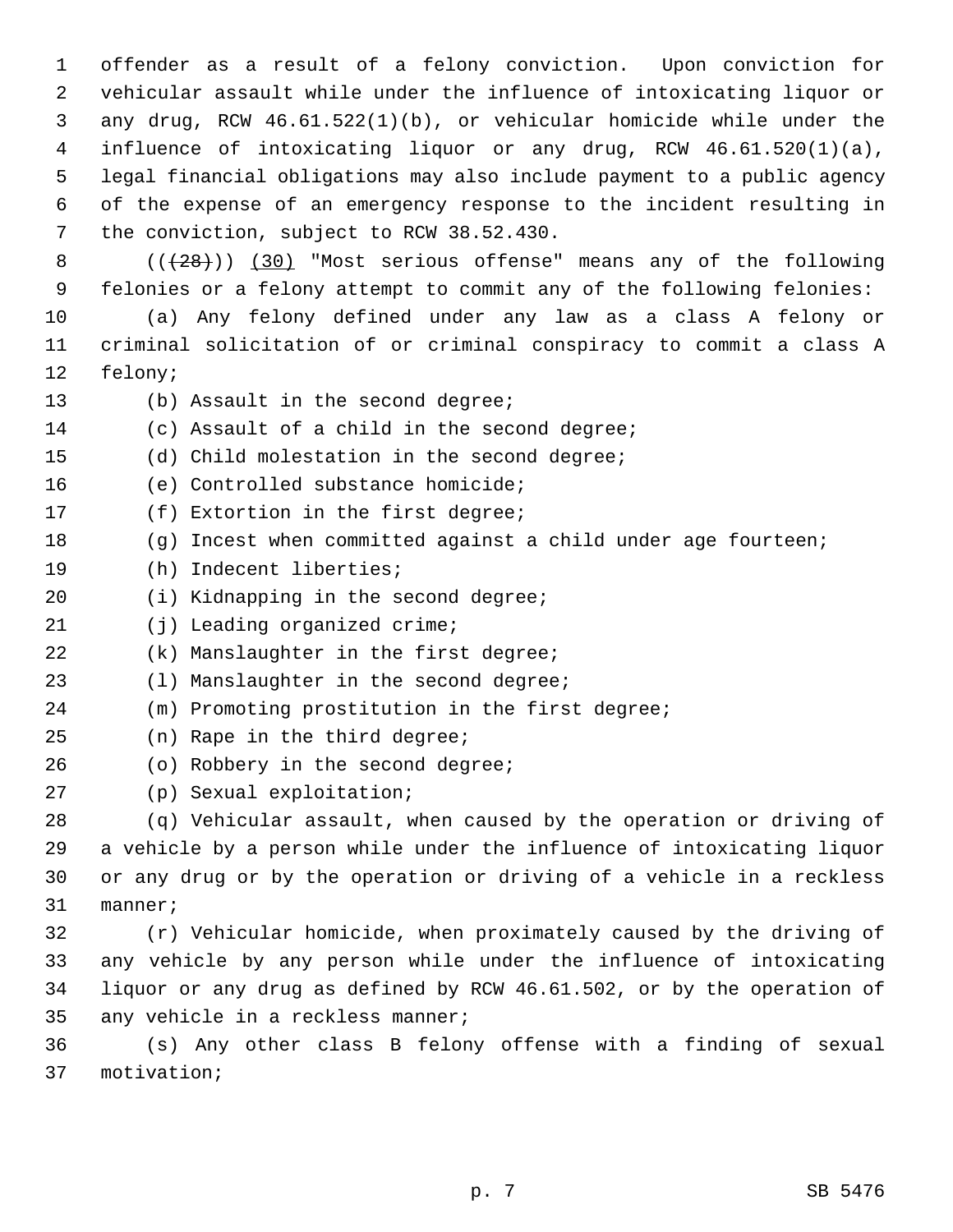(t) Any other felony with a deadly weapon verdict under RCW 9.94A.602;

 (u) Any felony offense in effect at any time prior to December 2, 1993, that is comparable to a most serious offense under this subsection, or any federal or out-of-state conviction for an offense that under the laws of this state would be a felony classified as a most serious offense under this subsection;

 (v)(i) A prior conviction for indecent liberties under RCW 9A.88.100(1) (a), (b), and (c), chapter 260, Laws of 1975 1st ex. sess. as it existed until July 1, 1979, RCW 9A.44.100(1) (a), (b), and (c) as it existed from July 1, 1979, until June 11, 1986, and RCW 9A.44.100(1) (a), (b), and (d) as it existed from June 11, 1986, until July 1, 1988; (ii) A prior conviction for indecent liberties under RCW 9A.44.100(1)(c) as it existed from June 11, 1986, until July 1, 1988, if: (A) The crime was committed against a child under the age of fourteen; or (B) the relationship between the victim and perpetrator is included in the definition of indecent liberties under RCW 9A.44.100(1)(c) as it existed from July 1, 1988, through July 27, 1997, or RCW 9A.44.100(1) (d) or (e) as it existed from July 25, 1993, through July 27, 1997.

21  $((+29))$   $(31)$  "Nonviolent offense" means an offense which is not a violent offense.

 $((+30))$   $(32)$  "Offender" means a person who has committed a felony established by state law and is eighteen years of age or older or is less than eighteen years of age but whose case is under superior court jurisdiction under RCW 13.04.030 or has been transferred by the appropriate juvenile court to a criminal court pursuant to RCW 13.40.110. Throughout this chapter, the terms "offender" and "defendant" are used interchangeably.

 $((+31))$   $(33)$  "Partial confinement" means confinement for no more than one year in a facility or institution operated or utilized under contract by the state or any other unit of government, or, if home detention or work crew has been ordered by the court, in an approved residence, for a substantial portion of each day with the balance of the day spent in the community. Partial confinement includes work release, home detention, work crew, and a combination of work crew and home detention.

38  $((+32))$   $(34)$  "Persistent offender" is an offender who: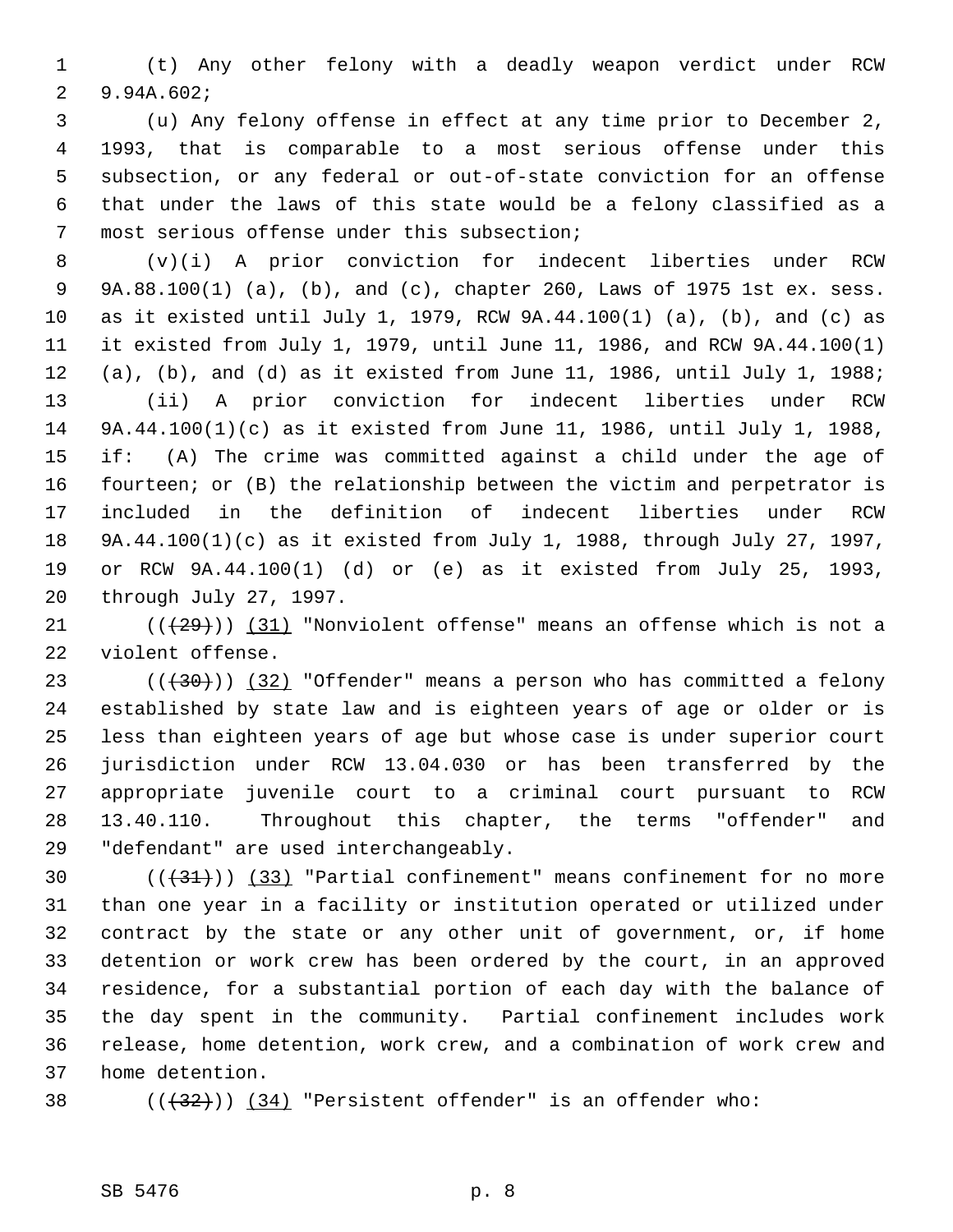(a)(i) Has been convicted in this state of any felony considered a most serious offense; and

 (ii) Has, before the commission of the offense under (a) of this subsection, been convicted as an offender on at least two separate occasions, whether in this state or elsewhere, of felonies that under the laws of this state would be considered most serious offenses and would be included in the offender score under RCW 9.94A.525; provided that of the two or more previous convictions, at least one conviction must have occurred before the commission of any of the other most serious offenses for which the offender was previously convicted; or

 (b)(i) Has been convicted of: (A) Rape in the first degree, rape of a child in the first degree, child molestation in the first degree, rape in the second degree, rape of a child in the second degree, or indecent liberties by forcible compulsion; (B) any of the following offenses with a finding of sexual motivation: Murder in the first degree, murder in the second degree, homicide by abuse, kidnapping in the first degree, kidnapping in the second degree, assault in the first degree, assault in the second degree, assault of a child in the first degree, or burglary in the first degree; or (C) an attempt to commit 20 any crime listed in this subsection  $((+32))$   $(34)(b)(i)$ ; and

 (ii) Has, before the commission of the offense under (b)(i) of this subsection, been convicted as an offender on at least one occasion, whether in this state or elsewhere, of an offense listed in (b)(i) of this subsection or any federal or out-of-state offense or offense under prior Washington law that is comparable to the offenses listed in (b)(i) of this subsection. A conviction for rape of a child in the first degree constitutes a conviction under (b)(i) of this subsection only when the offender was sixteen years of age or older when the offender committed the offense. A conviction for rape of a child in the second degree constitutes a conviction under (b)(i) of this subsection only when the offender was eighteen years of age or older when the offender committed the offense.

33 (( $(33)$ ) (35) "Postrelease supervision" is that portion of an offender's community placement that is not community custody.

 $((+34))$   $(36)$  "Restitution" means a specific sum of money ordered by the sentencing court to be paid by the offender to the court over a specified period of time as payment of damages. The sum may include both public and private costs.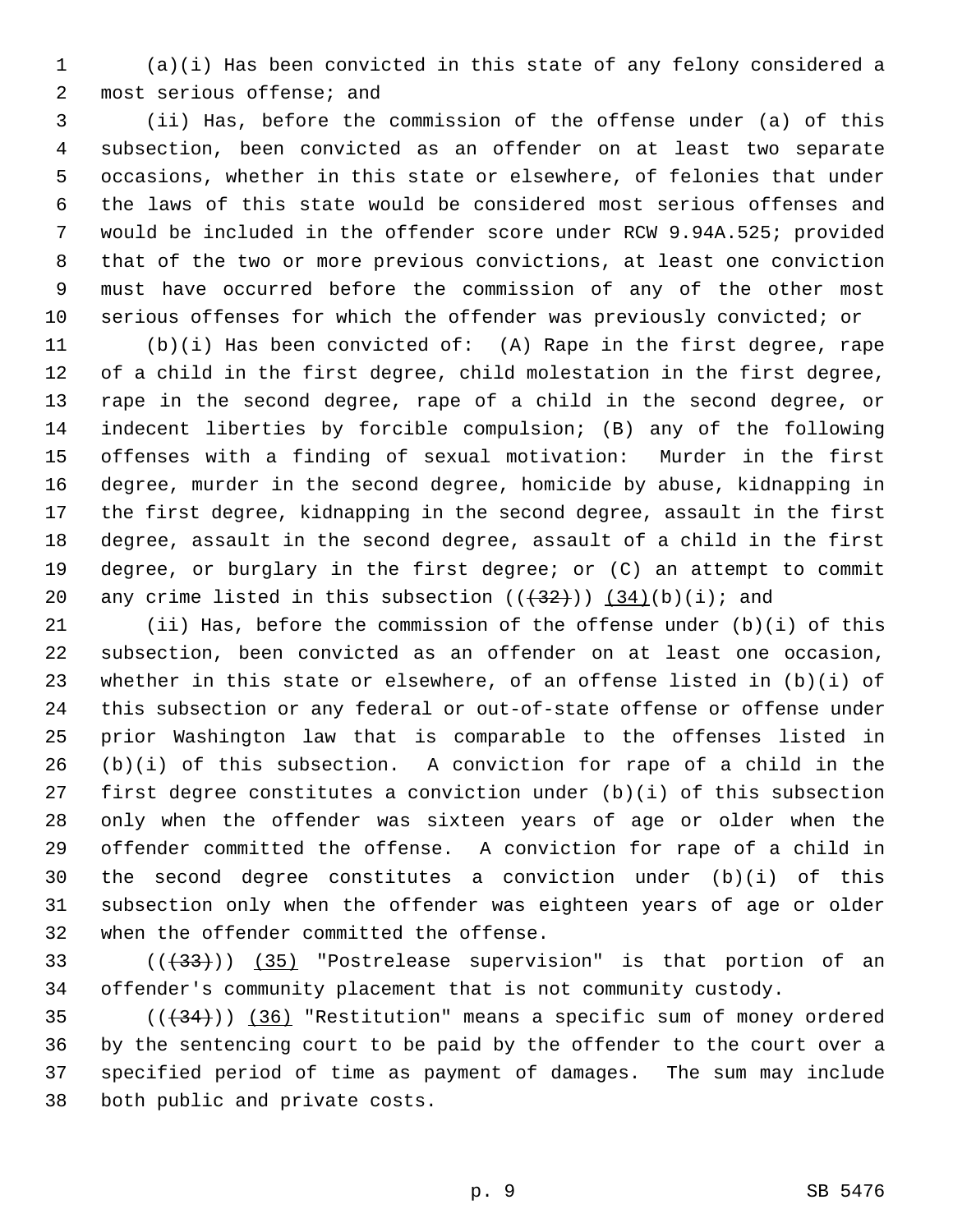1 (( $\left(\frac{35}{1}\right)$ ) (37) "Risk assessment" means the application of an objective instrument supported by research and adopted by the department for the purpose of assessing an offender's risk of reoffense, taking into consideration the nature of the harm done by the offender, place and circumstances of the offender related to risk, the offender's relationship to any victim, and any information provided to the department by victims. The results of a risk assessment shall not be based on unconfirmed or unconfirmable allegations.

9  $((+36))$   $(38)$  "Serious traffic offense" means:

 (a) Driving while under the influence of intoxicating liquor or any drug (RCW 46.61.502), actual physical control while under the influence of intoxicating liquor or any drug (RCW 46.61.504), reckless driving (RCW 46.61.500), or hit-and-run an attended vehicle (RCW 46.52.020(5)); or

 (b) Any federal, out-of-state, county, or municipal conviction for an offense that under the laws of this state would be classified as a serious traffic offense under (a) of this subsection.

18  $((+37))$   $(39)$  "Serious violent offense" is a subcategory of violent offense and means:

(a)(i) Murder in the first degree;

(ii) Homicide by abuse;

22 (iii) Murder in the second degree;

(iv) Manslaughter in the first degree;

(v) Assault in the first degree;

(vi) Kidnapping in the first degree;

(vii) Rape in the first degree;

(viii) Assault of a child in the first degree; or

 (ix) An attempt, criminal solicitation, or criminal conspiracy to commit one of these felonies; or

 (b) Any federal or out-of-state conviction for an offense that under the laws of this state would be a felony classified as a serious violent offense under (a) of this subsection.

33  $((+38)) (40)$  "Sex offense" means:

 (a)(i) A felony that is a violation of chapter 9A.44 RCW other than RCW 9A.44.130(11);

(ii) A violation of RCW 9A.64.020;

 (iii) A felony that is a violation of chapter 9.68A RCW other than RCW 9.68A.070 or 9.68A.080; or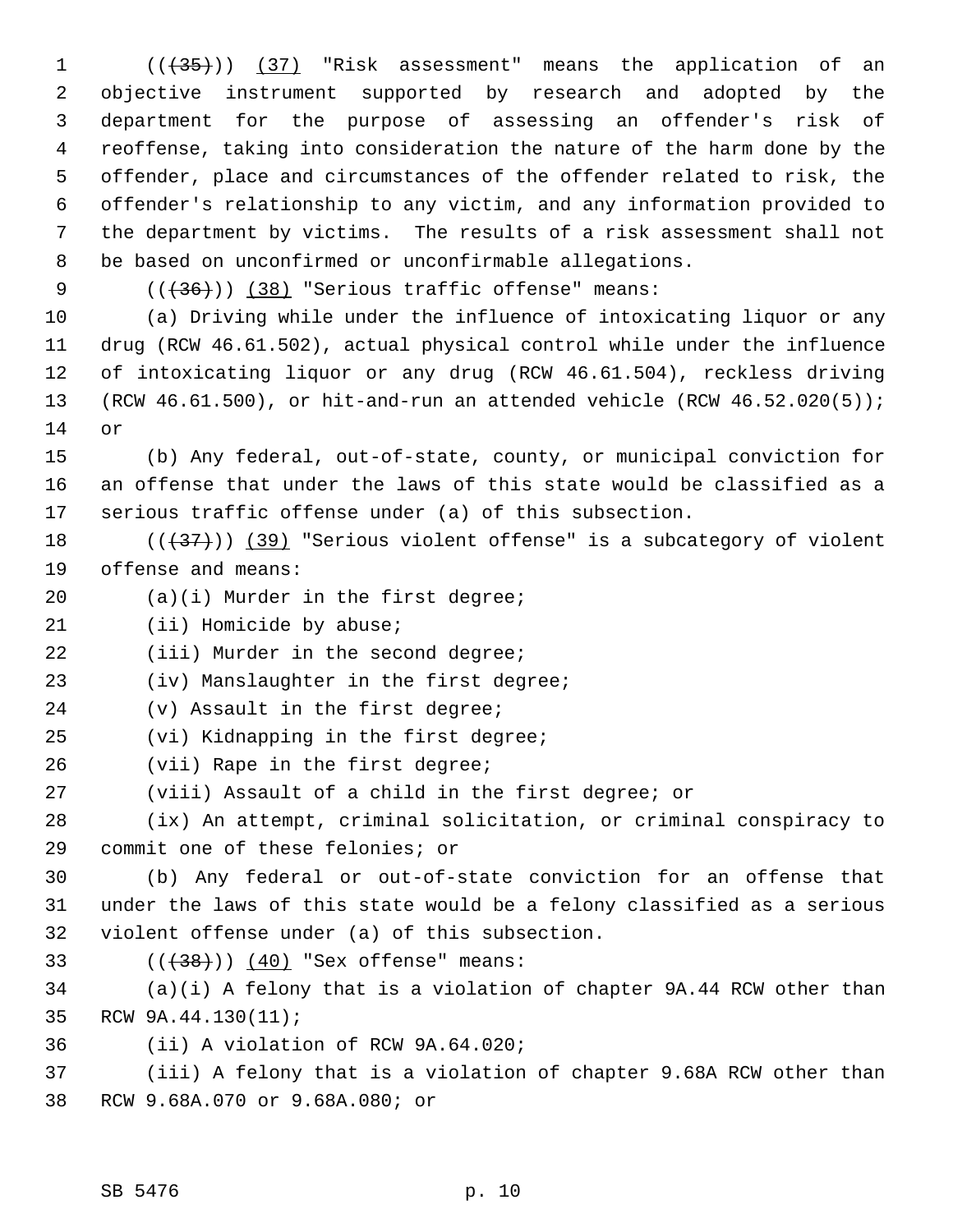(iv) A felony that is, under chapter 9A.28 RCW, a criminal attempt, criminal solicitation, or criminal conspiracy to commit such crimes;

 (b) Any conviction for a felony offense in effect at any time prior to July 1, 1976, that is comparable to a felony classified as a sex offense in (a) of this subsection;

 (c) A felony with a finding of sexual motivation under RCW 9.94A.835 or 13.40.135; or

 (d) Any federal or out-of-state conviction for an offense that under the laws of this state would be a felony classified as a sex offense under (a) of this subsection.

11  $((+39))$   $(41)$  "Sexual motivation" means that one of the purposes for which the defendant committed the crime was for the purpose of his or her sexual gratification.

 (((40))) (42) "Standard sentence range" means the sentencing court's discretionary range in imposing a nonappealable sentence.

 $((41))$   $(43)$  "Statutory maximum sentence" means the maximum length of time for which an offender may be confined as punishment for a crime as prescribed in chapter 9A.20 RCW, RCW 9.92.010, the statute defining the crime, or other statute defining the maximum penalty for a crime.

 $((+42))$   $(44)$  "Total confinement" means confinement inside the physical boundaries of a facility or institution operated or utilized under contract by the state or any other unit of government for twenty-four hours a day, or pursuant to RCW 72.64.050 and 72.64.060.

24 (((43))) (45) "Transition training" means written and verbal instructions and assistance provided by the department to the offender during the two weeks prior to the offender's successful completion of the work ethic camp program. The transition training shall include instructions in the offender's requirements and obligations during the offender's period of community custody.

30  $((444))$   $(46)$  "Victim" means any person who has sustained emotional, psychological, physical, or financial injury to person or property as a direct result of the crime charged.

33  $((+45))$   $(47)$  "Violent offense" means:

(a) Any of the following felonies:

 (i) Any felony defined under any law as a class A felony or an attempt to commit a class A felony;

 (ii) Criminal solicitation of or criminal conspiracy to commit a class A felony;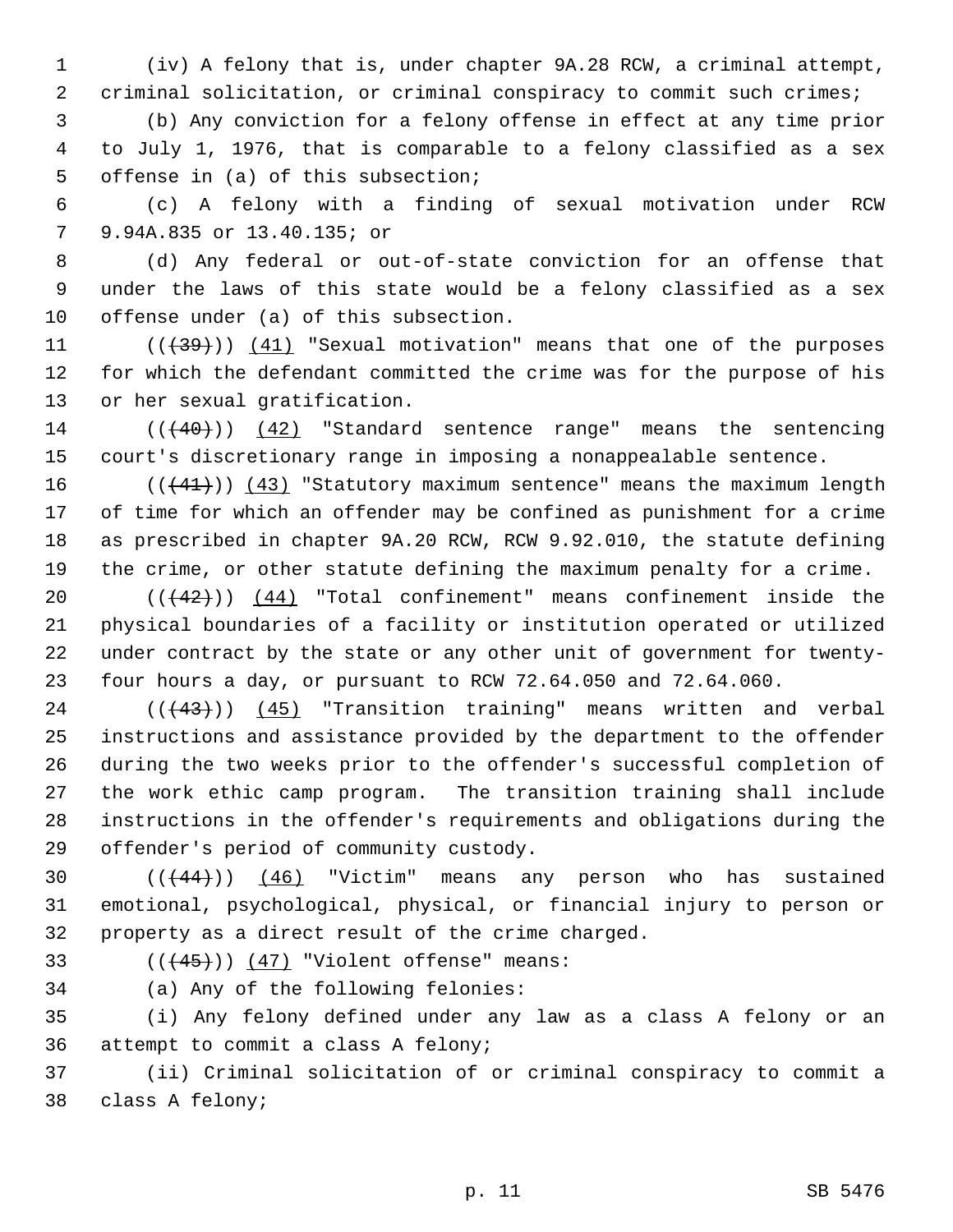- (iii) Manslaughter in the first degree;
- (iv) Manslaughter in the second degree;
- (v) Indecent liberties if committed by forcible compulsion;
- (vi) Kidnapping in the second degree;
- (vii) Arson in the second degree;
- (viii) Assault in the second degree;
- (ix) Assault of a child in the second degree;
- (x) Extortion in the first degree;
- (xi) Robbery in the second degree;
- (xii) Drive-by shooting;

 (xiii) Vehicular assault, when caused by the operation or driving of a vehicle by a person while under the influence of intoxicating liquor or any drug or by the operation or driving of a vehicle in a reckless manner; and

 (xiv) Vehicular homicide, when proximately caused by the driving of any vehicle by any person while under the influence of intoxicating liquor or any drug as defined by RCW 46.61.502, or by the operation of 18 any vehicle in a reckless manner;

 (b) Any conviction for a felony offense in effect at any time prior to July 1, 1976, that is comparable to a felony classified as a violent offense in (a) of this subsection; and

 (c) Any federal or out-of-state conviction for an offense that under the laws of this state would be a felony classified as a violent offense under (a) or (b) of this subsection.

 ( $(\overline{+46})$ ) (48) "Work crew" means a program of partial confinement consisting of civic improvement tasks for the benefit of the community that complies with RCW 9.94A.725.

 $((+47))$   $(49)$  "Work ethic camp" means an alternative incarceration program as provided in RCW 9.94A.690 designed to reduce recidivism and lower the cost of corrections by requiring offenders to complete a comprehensive array of real-world job and vocational experiences, character-building work ethics training, life management skills development, substance abuse rehabilitation, counseling, literacy training, and basic adult education.

 (((48))) (50) "Work release" means a program of partial confinement available to offenders who are employed or engaged as a student in a regular course of study at school.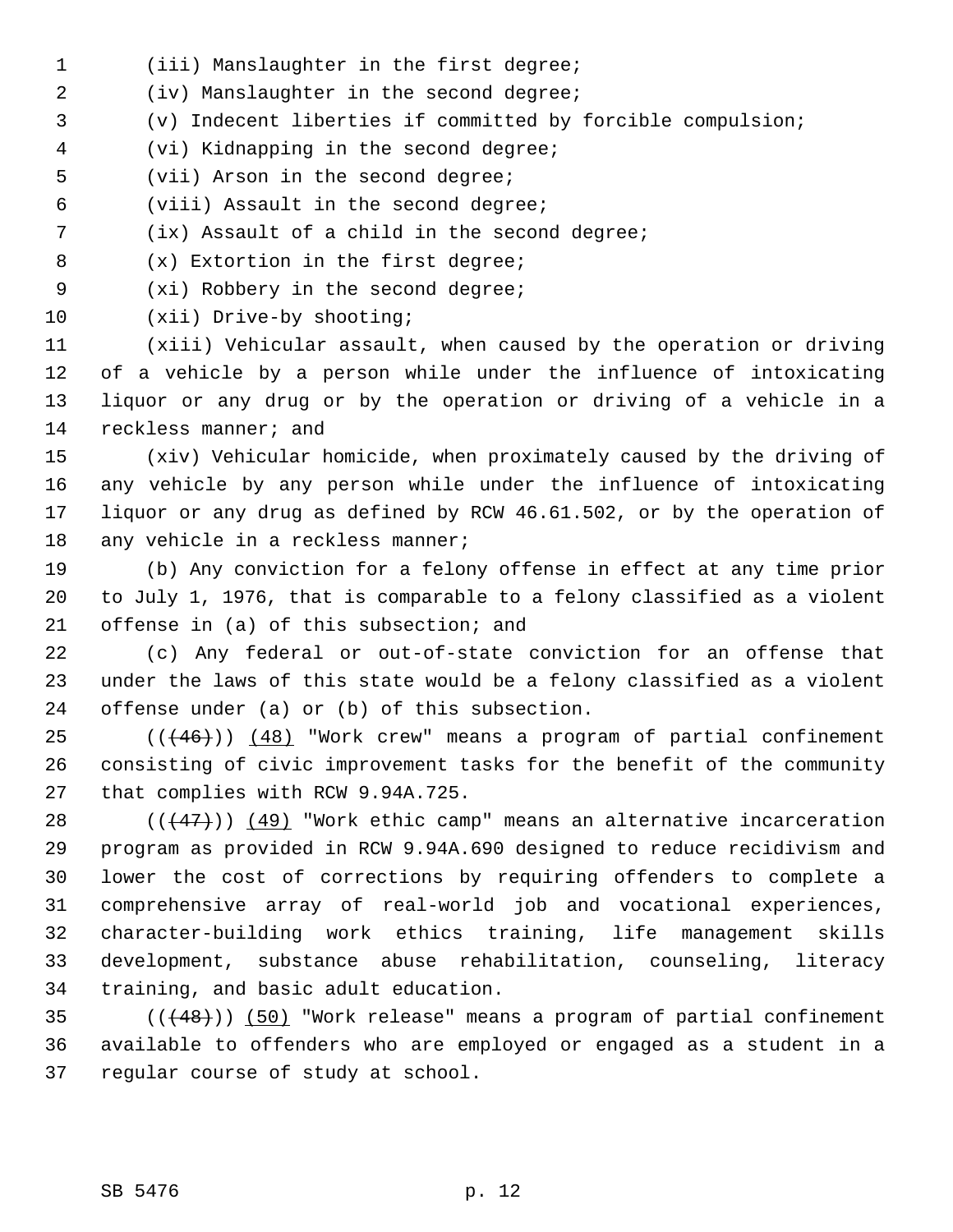**Sec. 4.** RCW 9.94A.480 and 2002 c 290 s 16 are each amended to read as follows:

 (1) A current, newly created or reworked judgment and sentence document for each felony sentencing shall record any and all recommended sentencing agreements or plea agreements and the sentences for any and all felony crimes kept as public records under RCW 9.94A.475 shall contain the clearly printed name and legal signature of the sentencing judge. The judgment and sentence document as defined in this section shall also provide additional space for the sentencing 10 judge's reasons, if any, for going either above or below the 11 presumptive or advisory sentence range for any and all felony crimes covered as public records under RCW 9.94A.475. Both the sentencing judge and the prosecuting attorney's office shall each retain or receive a completed copy of each sentencing document as defined in this section for their own records.

 (2) The sentencing guidelines commission shall be sent a completed copy of the judgment and sentence document upon conviction for each felony sentencing under subsection (1) of this section and shall compile a yearly and cumulative judicial record of each sentencing judge in regards to his or her sentencing practices for any and all felony crimes involving:

(a) Any violent offense as defined in this chapter;

(b) Any most serious offense as defined in this chapter;

 (c) Any felony with any deadly weapon special verdict under RCW 9.94A.602;

 (d) Any felony with any deadly weapon enhancements under RCW 9.94A.533 (3) or (4), or both; and/or

 (e) The felony crimes of possession of a machine gun, possessing a stolen firearm, drive-by shooting, theft of a firearm, unlawful possession of a firearm in the first or second degree, and/or use of a machine gun in a felony.

 (3) The sentencing guidelines commission shall compare each 33 individual judge's sentencing practices to the standard  $((\theta \cdot \mathbf{r}))$ 34 presumptive, or advisory sentence range for any and all felony crimes listed in subsection (2) of this section for the appropriate offense level as defined in RCW 9.94A.515 or 9.94A.518, offender score as defined in RCW 9.94A.525, and any applicable deadly weapon enhancements as defined in RCW 9.94A.533 (3) or (4), or both. These comparative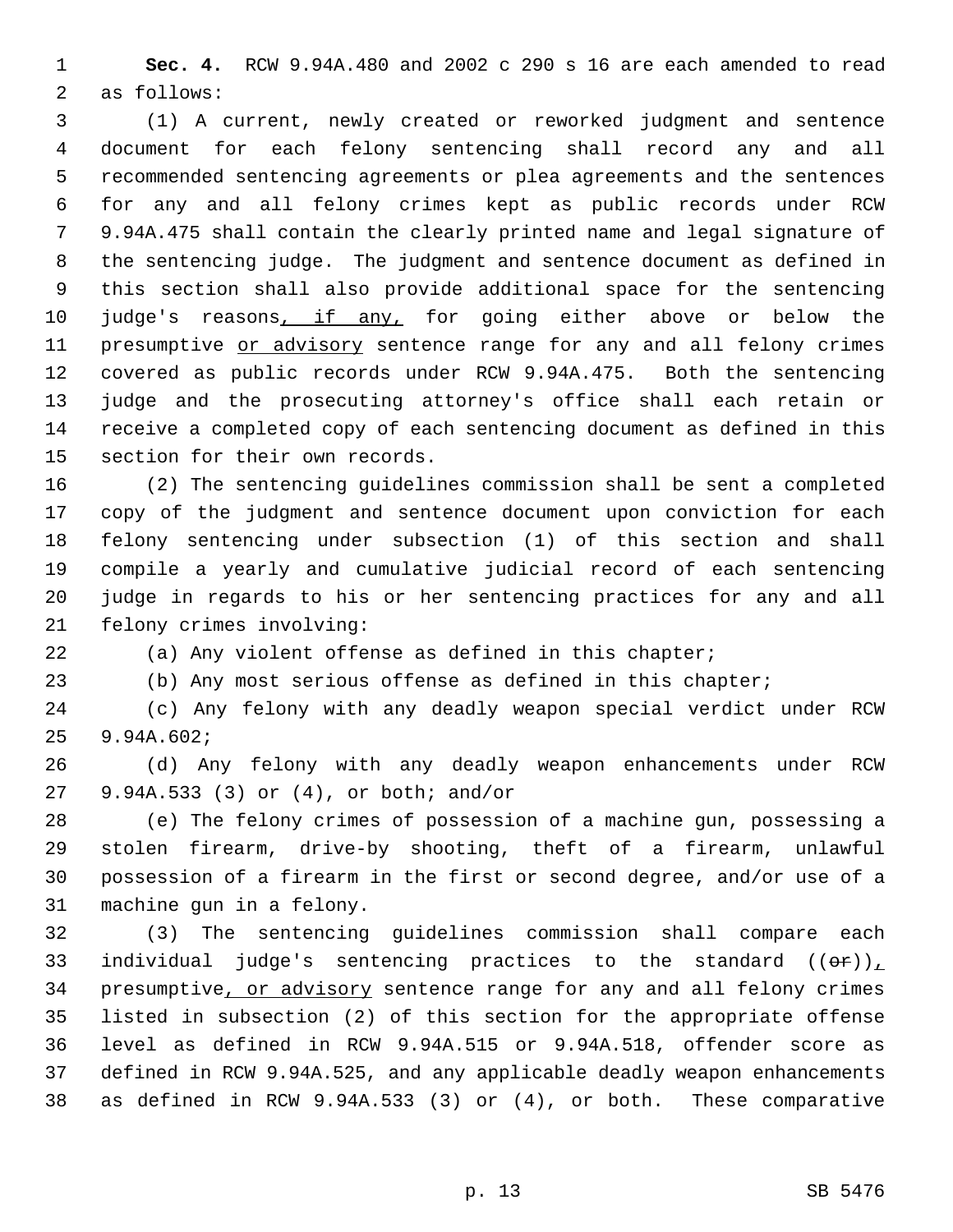records shall be retained and made available to the public for review in a current, newly created or reworked official published document by the sentencing guidelines commission.

 (4) Any and all felony sentences which are either above or below 5 the standard  $((e^x))_x$  presumptive, or advisory sentence range in subsection (3) of this section shall also mark whether the prosecuting attorney in the case also recommended a similar sentence, if any, which 8 was either above or below the standard, presumptive, or advisory sentence range and shall also indicate if the sentence was in conjunction with an approved alternative sentencing option including a first-time offender waiver, sex offender sentencing alternative, or other prescribed sentencing option.

 (5) If any completed judgment and sentence document as defined in subsection (1) of this section is not sent to the sentencing guidelines commission as required in subsection (2) of this section, the sentencing guidelines commission shall have the authority and shall undertake reasonable and necessary steps to assure that all past, current, and future sentencing documents as defined in subsection (1) of this section are received by the sentencing guidelines commission.

 **Sec. 5.** RCW 9.94A.505 and 2002 c 290 s 17, 2002 c 289 s 6, and 2002 c 175 s 6 are each reenacted and amended to read as follows:

 (1) When a person is convicted of a felony, the court shall impose punishment as provided in this chapter.

 (2)(a) The court shall impose a sentence as provided in the following sections and as applicable in the case:

 (i) Unless another term of confinement applies, the court shall impose a sentence within the standard sentence range established in RCW 9.94A.510 or 9.94A.517;

 (ii) RCW 9.94A.700 and 9.94A.705, relating to community placement; (iii) RCW 9.94A.710 and 9.94A.715, relating to community custody;

 (iv) RCW 9.94A.545, relating to community custody for offenders whose term of confinement is one year or less;

(v) RCW 9.94A.570, relating to persistent offenders;

(vi) RCW 9.94A.540, relating to mandatory minimum terms;

(vii) RCW 9.94A.650, relating to the first-time offender waiver;

 (viii) RCW 9.94A.660, relating to the drug offender sentencing alternative;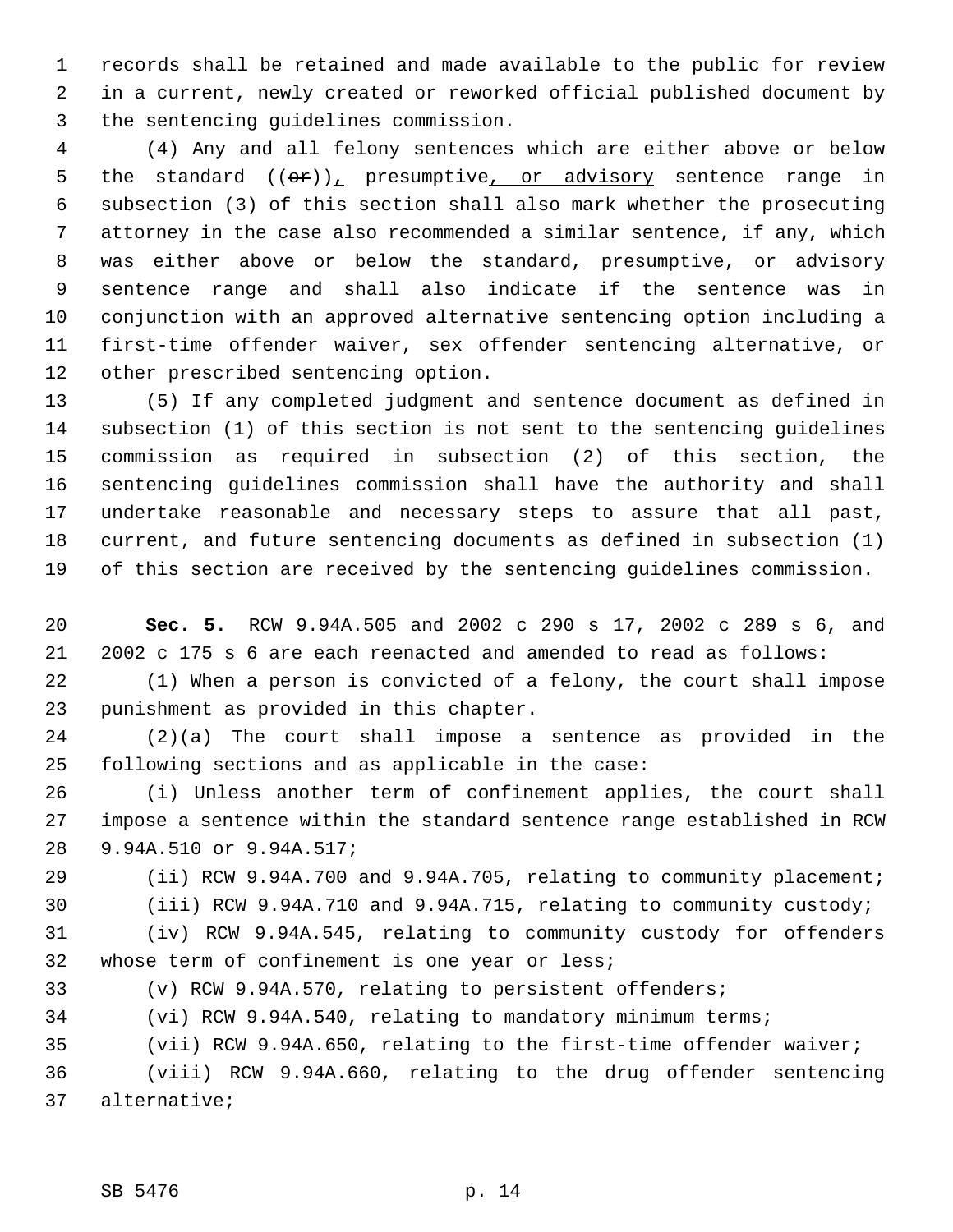(ix) RCW 9.94A.670, relating to the special sex offender sentencing alternative;

(x) RCW 9.94A.712, relating to certain sex offenses;

(xi) RCW 9.94A.535, relating to exceptional sentences;

 (xii) RCW 9.94A.589, relating to consecutive and concurrent 6 sentences<sub>i</sub>

## (xiii) Section 2 of this act relating to aggravated offenses and aggravated offenders.

 (b) If a standard sentence range has not been established for the offender's crime, the court shall impose a determinate sentence which may include not more than one year of confinement; community restitution work; until July 1, 2000, a term of community supervision not to exceed one year and on and after July 1, 2000, a term of community custody not to exceed one year, subject to conditions and sanctions as authorized in RCW 9.94A.710 (2) and (3); and/or other legal financial obligations. The court may impose a sentence which provides more than one year of confinement if the court finds reasons justifying an exceptional sentence as provided in RCW 9.94A.535.

 (3) If the court imposes a sentence requiring confinement of thirty days or less, the court may, in its discretion, specify that the sentence be served on consecutive or intermittent days. A sentence requiring more than thirty days of confinement shall be served on consecutive days. Local jail administrators may schedule court-ordered intermittent sentences as space permits.

 (4) If a sentence imposed includes payment of a legal financial obligation, it shall be imposed as provided in RCW 9.94A.750, 9.94A.753, 9.94A.760, and 43.43.7541.

 (5) Except as provided under RCW 9.94A.750(4) and 9.94A.753(4), a court may not impose a sentence providing for a term of confinement or community supervision, community placement, or community custody which exceeds the statutory maximum for the crime as provided in chapter 9A.20 RCW.

 (6) The sentencing court shall give the offender credit for all confinement time served before the sentencing if that confinement was solely in regard to the offense for which the offender is being sentenced.

 (7) The court shall order restitution as provided in RCW 9.94A.750 and 9.94A.753.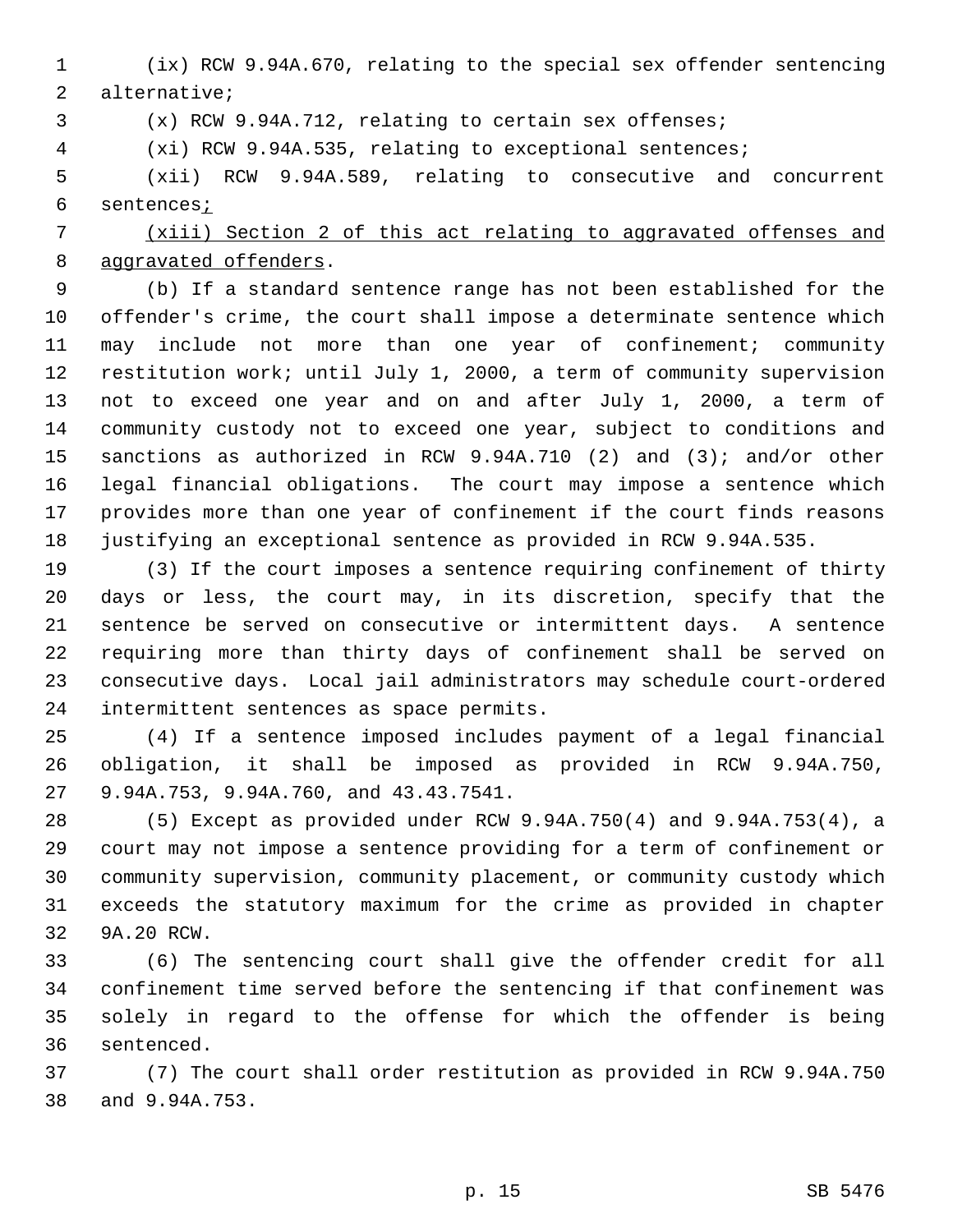(8) As a part of any sentence, the court may impose and enforce crime-related prohibitions and affirmative conditions as provided in this chapter.

 (9) The court may order an offender whose sentence includes community placement or community supervision to undergo a mental status evaluation and to participate in available outpatient mental health treatment, if the court finds that reasonable grounds exist to believe that the offender is a mentally ill person as defined in RCW 71.24.025, and that this condition is likely to have influenced the offense. An order requiring mental status evaluation or treatment must be based on a presentence report and, if applicable, mental status evaluations that have been filed with the court to determine the offender's competency or eligibility for a defense of insanity. The court may order additional evaluations at a later date if deemed appropriate.

 (10) In any sentence of partial confinement, the court may require the offender to serve the partial confinement in work release, in a program of home detention, on work crew, or in a combined program of work crew and home detention.

 (11) In sentencing an offender convicted of a crime of domestic violence, as defined in RCW 10.99.020, if the offender has a minor child, or if the victim of the offense for which the offender was convicted has a minor child, the court may, as part of any term of community supervision, community placement, or community custody, order the offender to participate in a domestic violence perpetrator program approved under RCW 26.50.150.

 **Sec. 6.** RCW 9.94A.530 and 2002 c 290 s 18 are each amended to read as follows:

 (1) The intersection of the column defined by the offender score and the row defined by the offense seriousness score determines the standard sentence range (see RCW 9.94A.510, (Table 1) and RCW 9.94A.517, (Table 3)). The additional time for deadly weapon findings 32 or for ((those offenses enumerated)) other adjustments as specified in 33 RCW 9.94A.533( $(4)$  that were committed in a state correctional facility 34 or county jail)) shall be added to the entire standard sentence range. The court may impose any sentence within the range that it deems appropriate. All standard sentence ranges are expressed in terms of total confinement.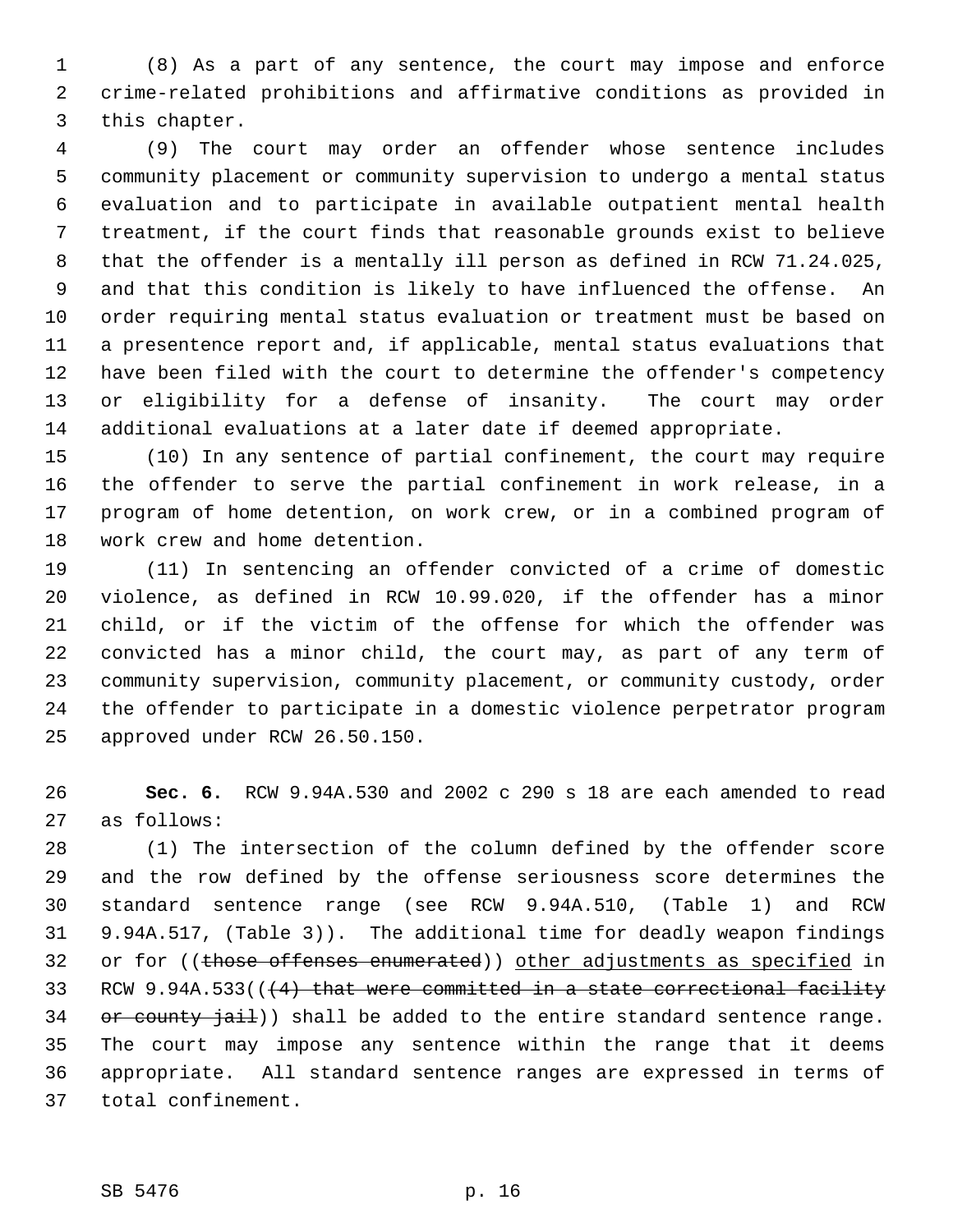(2) In determining any sentence other than a sentence above the 2 standard range, the trial court may rely on no more information than is admitted by the plea agreement, or admitted, acknowledged, or proved in 4 a trial or at the time of sentencing, or proven pursuant to section 8 5 of this act. Acknowledgement includes not objecting to information stated in the presentence reports. Where the defendant disputes material facts, the court must either not consider the fact or grant an evidentiary hearing on the point. The facts shall be deemed proved at 9 the hearing by a preponderance of the evidence, except as otherwise specified in section 8 of this act.

 (3) In determining any sentence above the standard sentence range, 12 the court shall follow the procedures set forth in section 8 of this act. Facts that establish the elements of a more serious crime or additional crimes may not be used to go outside the standard sentence range except upon stipulation or when specifically provided for in RCW 9.94A.535(2) (d), (e), (g), and (h).

 **Sec. 7.** RCW 9.94A.535 and 2003 c 267 s 4 are each amended to read as follows:

 The court may impose a sentence outside the standard sentence range for an offense if it finds, considering the purpose of this chapter, that there are substantial and compelling reasons justifying an 22 exceptional sentence. Facts supporting aggravated sentences, other than the fact of a prior conviction, shall be determined pursuant to the provisions of section 8 of this act.

 Whenever a sentence outside the standard sentence range is imposed, the court shall set forth the reasons for its decision in written findings of fact and conclusions of law. A sentence outside the 28 standard sentence range shall be a determinate sentence ((unless it is imposed on an offender sentenced under RCW 9.94A.712. An exceptional sentence imposed on an offender sentenced under RCW 9.94A.712 shall be to a minimum term set by the court and a maximum term equal to the statutory maximum sentence for the offense of conviction under chapter 33 9A.20 RCW)).

 If the sentencing court finds that an exceptional sentence outside the standard sentence range should be imposed, the sentence is subject to review only as provided for in RCW 9.94A.585(4).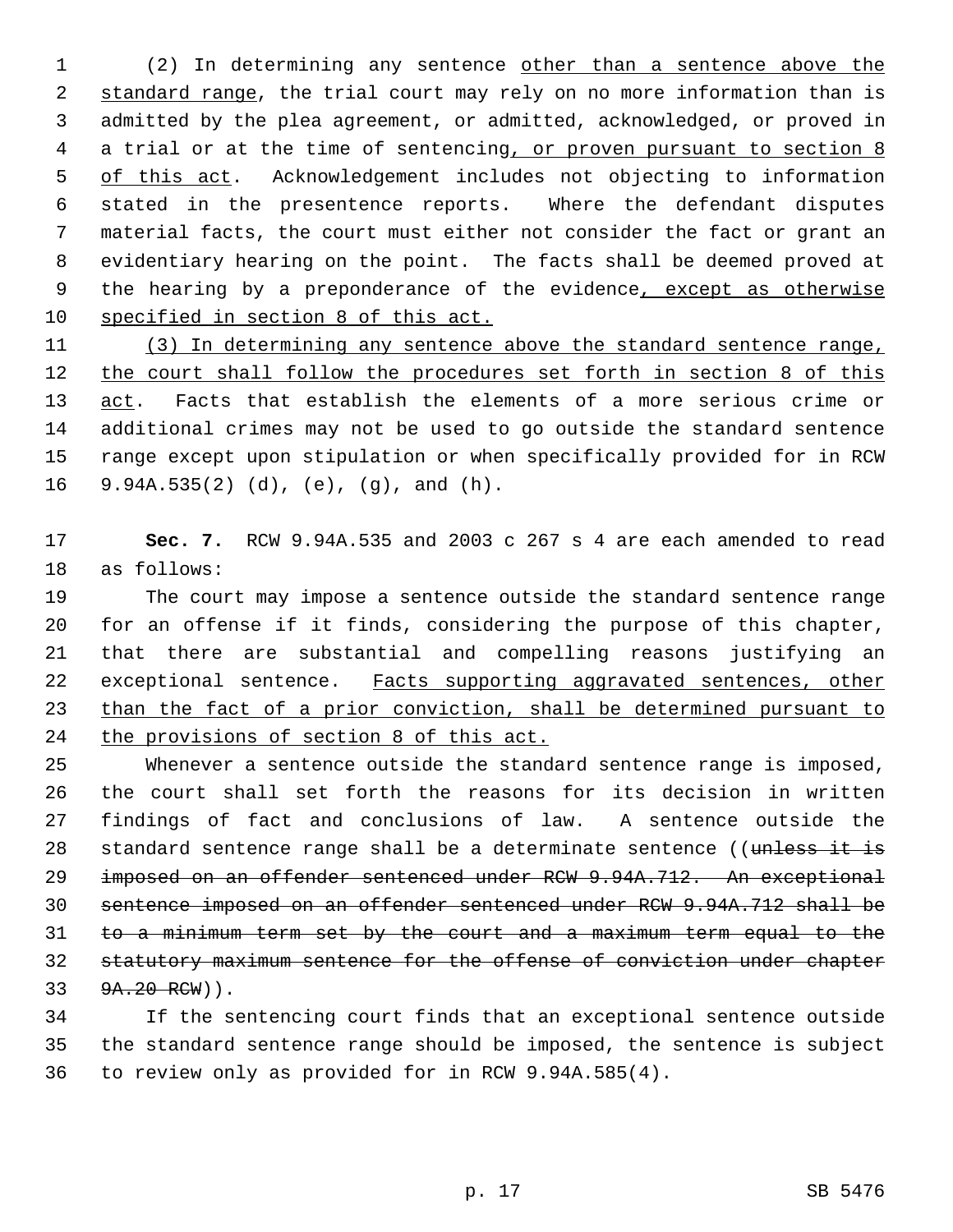A departure from the standards in RCW 9.94A.589 (1) and (2) governing whether sentences are to be served consecutively or concurrently is an exceptional sentence subject to the limitations in this section, and may be appealed by the offender or the state as set forth in RCW 9.94A.585 (2) through (6).

 ((The following are illustrative factors which the court may consider in the exercise of its discretion to impose an exceptional sentence. The following are illustrative only and are not intended to 9 be exclusive reasons for exceptional sentences.))

10 (1) Mitigating Circumstances - Court to Consider The court may impose an exceptional sentence below the standard range 12 if it finds that mitigating circumstances are established by a 13 preponderance of the evidence. The following are illustrative only and are not intended to be exclusive reasons for exceptional sentences.

 (a) To a significant degree, the victim was an initiator, willing participant, aggressor, or provoker of the incident.

 (b) Before detection, the defendant compensated, or made a good faith effort to compensate, the victim of the criminal conduct for any damage or injury sustained.

 (c) The defendant committed the crime under duress, coercion, threat, or compulsion insufficient to constitute a complete defense but which significantly affected his or her conduct.

 (d) The defendant, with no apparent predisposition to do so, was induced by others to participate in the crime.

 (e) The defendant's capacity to appreciate the wrongfulness of his or her conduct, or to conform his or her conduct to the requirements of the law, was significantly impaired. Voluntary use of drugs or alcohol is excluded.

 (f) The offense was principally accomplished by another person and the defendant manifested extreme caution or sincere concern for the safety or well-being of the victim.

 (g) The operation of the multiple offense policy of RCW 9.94A.589 results in a presumptive sentence that is clearly excessive in light of the purpose of this chapter, as expressed in RCW 9.94A.010.

 (h) The defendant or the defendant's children suffered a continuing pattern of physical or sexual abuse by the victim of the offense and the offense is a response to that abuse.

38 (2) Aggravating Circumstances - Considered and Imposed by the Court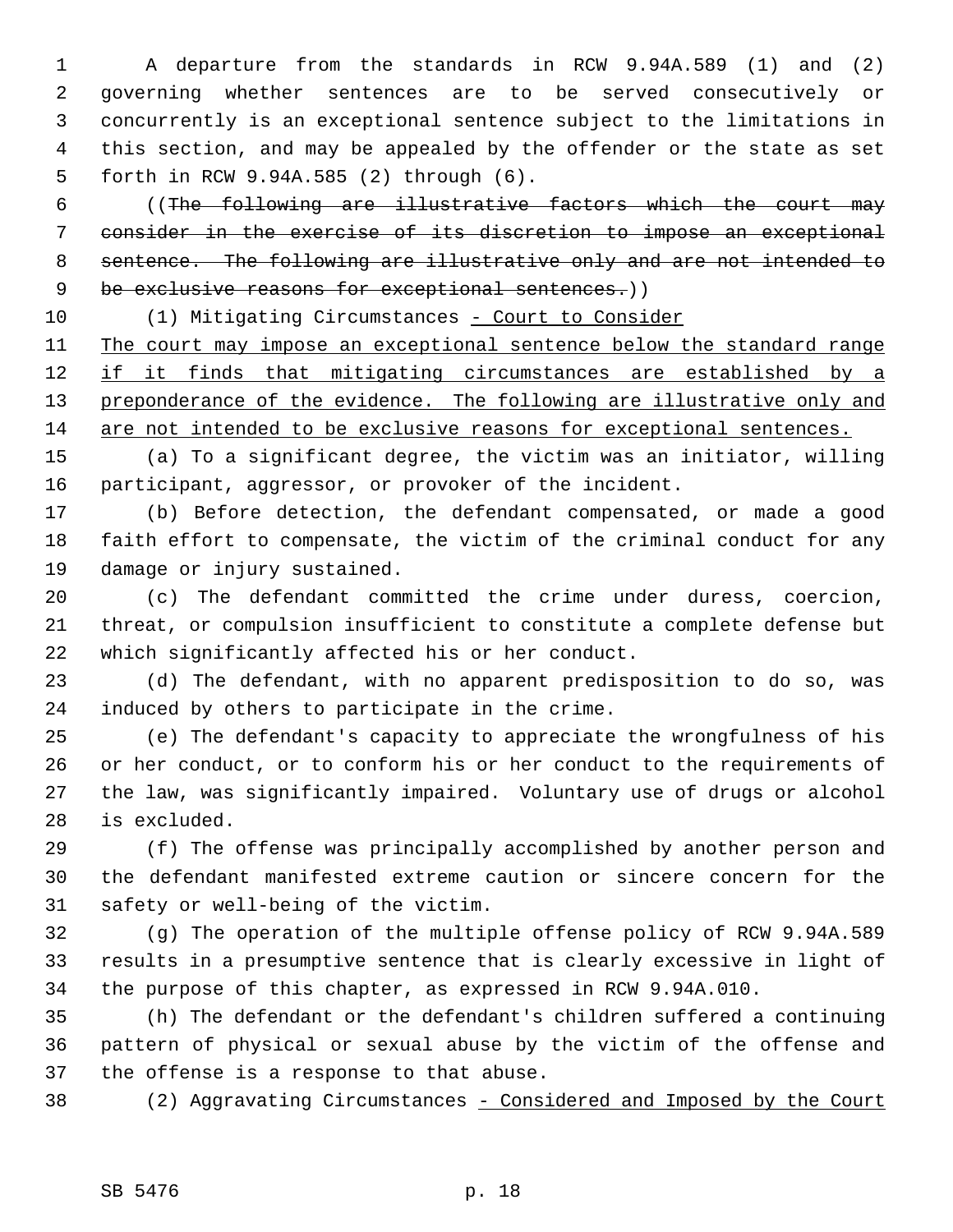1 The trial court may impose an aggravated exceptional sentence 2 without a finding of fact by a jury under the following circumstances: (a) The defendant and the state both stipulate that justice is best served by the imposition of an exceptional sentence outside the standard range, and the court finds the exceptional sentence to be consistent with and in furtherance of the interests of justice and the purposes of the sentencing reform act. (b) The defendant's prior unscored misdemeanor or prior unscored 9 foreign criminal history results in a presumptive sentence that is clearly too lenient in light of the purpose of this chapter, as expressed in RCW 9.94A.010. (c) The defendant has committed multiple current offenses and the 13 defendant's high offender score results in some of the current offenses going unpunished. 15 (d) The failure to consider the defendant's prior criminal history which was omitted from the offender score calculation pursuant to RCW 9.94A.525 results in a presumptive sentence that is clearly too lenient. (3) Aggravating Circumstances - Considered By A Jury - Imposed by 20 the Court Except for circumstances listed in subsection (2) of this section, the following circumstances are an exclusive list of factors that can 23 support a sentence above the standard range. Such facts should be determined by procedures specified in section 8 of this act. (a) The defendant's conduct during the commission of the current offense manifested deliberate cruelty to the victim. (b) The defendant knew or should have known that the victim of the current offense was particularly vulnerable or incapable of resistance ((due to extreme youth, advanced age, disability, or ill health)). (c) The current offense was a violent offense, and the defendant knew that the victim of the current offense was pregnant. (d) The current offense was a major economic offense or series of offenses, so identified by a consideration of any of the following factors: (i) The current offense involved multiple victims or multiple incidents per victim; (ii) The current offense involved attempted or actual monetary loss substantially greater than typical for the offense;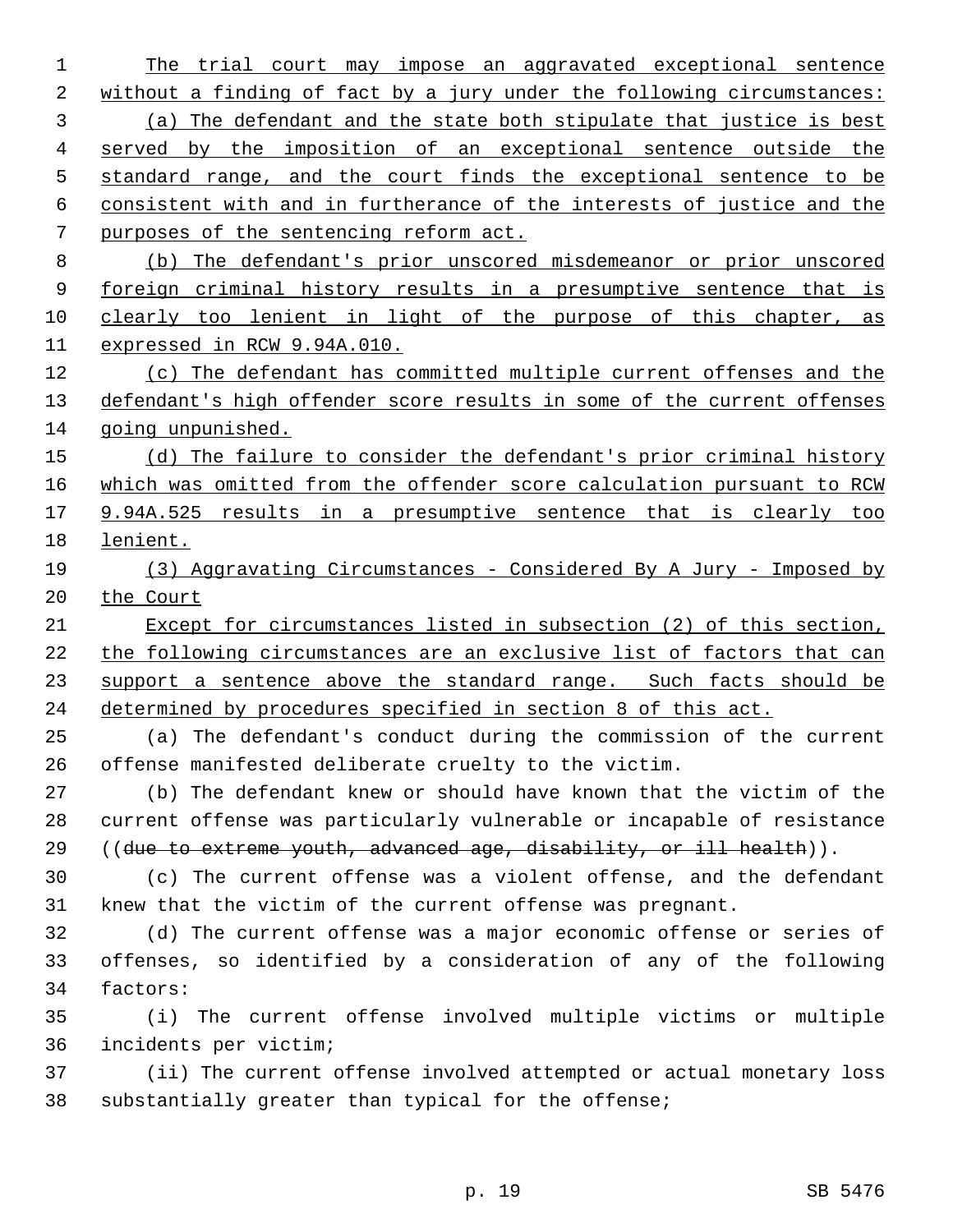(iii) The current offense involved a high degree of sophistication or planning or occurred over a lengthy period of time; or

 (iv) The defendant used his or her position of trust, confidence, or fiduciary responsibility to facilitate the commission of the current offense.

 (e) The current offense was a major violation of the Uniform Controlled Substances Act, chapter 69.50 RCW (VUCSA), related to trafficking in controlled substances, which was more onerous than the typical offense of its statutory definition: The presence of ANY of the following may identify a current offense as a major VUCSA:

 (i) The current offense involved at least three separate transactions in which controlled substances were sold, transferred, or possessed with intent to do so;

 (ii) The current offense involved an attempted or actual sale or transfer of controlled substances in quantities substantially larger than for personal use;

 (iii) The current offense involved the manufacture of controlled 18 substances for use by other parties;

 (iv) The circumstances of the current offense reveal the offender to have occupied a high position in the drug distribution hierarchy;

 (v) The current offense involved a high degree of sophistication or planning, occurred over a lengthy period of time, or involved a broad geographic area of disbursement; or

 (vi) The offender used his or her position or status to facilitate the commission of the current offense, including positions of trust, confidence or fiduciary responsibility (e.g., pharmacist, physician, or other medical professional).

 (f) The current offense included a finding of sexual motivation pursuant to RCW 9.94A.835.

 (g) The offense was part of an ongoing pattern of sexual abuse of the same victim under the age of eighteen years manifested by multiple incidents over a prolonged period of time.

 (h) The current offense involved domestic violence, as defined in RCW 10.99.020, and one or more of the following was present:

 (i) The offense was part of an ongoing pattern of psychological, physical, or sexual abuse of the victim manifested by multiple incidents over a prolonged period of time;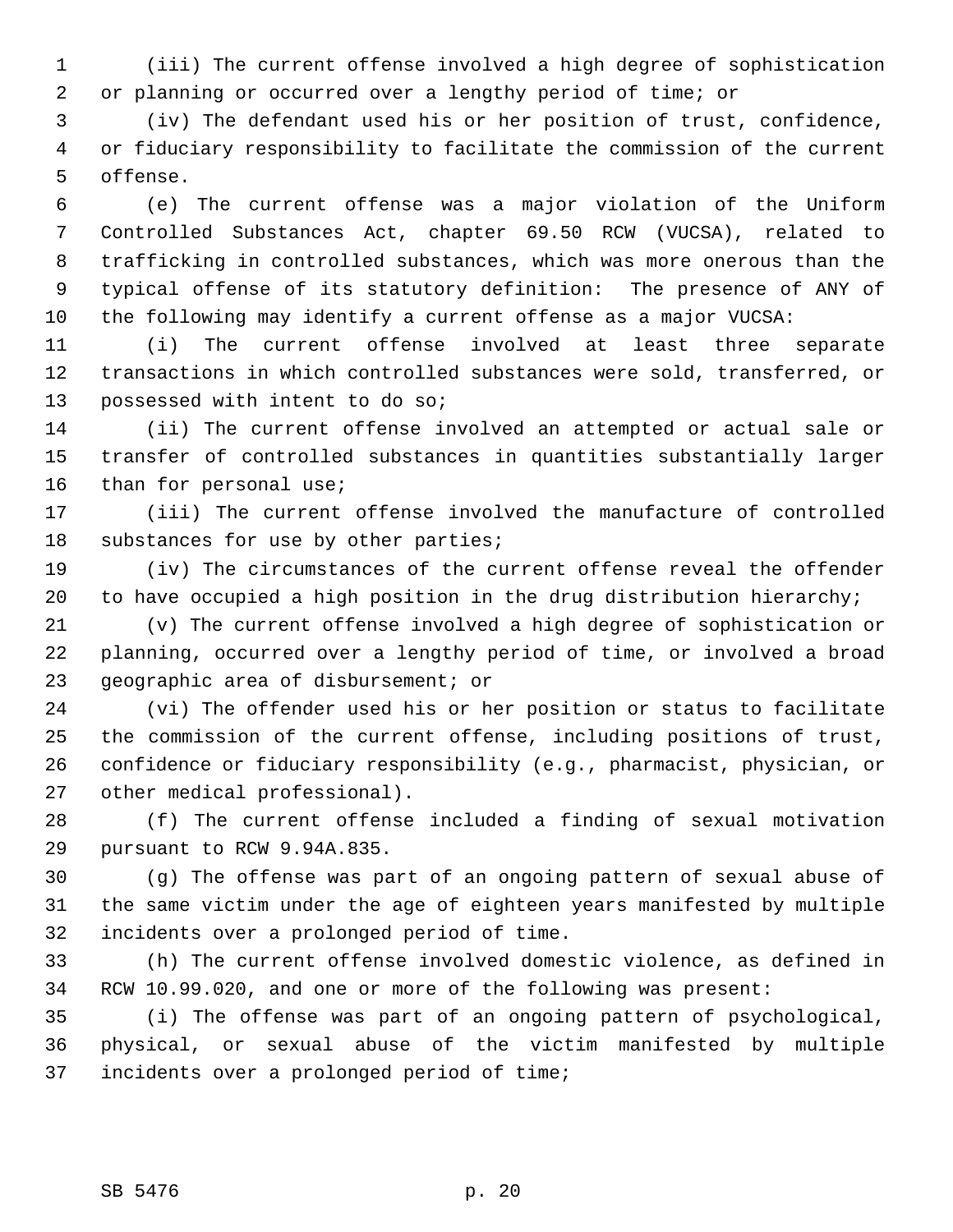(ii) The offense occurred within sight or sound of the victim's or the offender's minor children under the age of eighteen years; or

 (iii) The offender's conduct during the commission of the current offense manifested deliberate cruelty or intimidation of the victim.

5 (i) ((The operation of the multiple offense policy of RCW 9.94A.589) results in a presumptive sentence that is clearly too lenient in light of the purpose of this chapter, as expressed in RCW 9.94A.010.

  $\left\{\frac{1}{2}\right\}$  The defendant's prior unscored misdemeanor or prior unscored foreign criminal history results in a presumptive sentence that is 10 clearly too lenient in light of the purpose of this chapter, as 11 expressed in RCW 9.94A.010.

 $(\kappa)$ ) The offense resulted in the pregnancy of a child victim of rape.

14 ( $(\{\pm\})$ ) (j) The defendant knew that the victim of the current offense was a youth who was not residing with a legal custodian and the defendant established or promoted the relationship for the primary purpose of victimization.

18  $((+m))$   $(k)$  The offense was committed with the intent to obstruct or impair human or animal health care or agricultural or forestry research or commercial production.

21 ( $(\overline{(n)})$  (1) The current offense is trafficking in the first degree or trafficking in the second degree and any victim was a minor at the time of the offense.

 (m) The offense involved a high degree of sophistication or planning.

 (n) The defendant used his or her position of trust, confidence, or 27 fiduciary responsibility to facilitate the commission of the current offense.

 (o) The defendant committed a current sex offense, has a history of sex offenses, and is not amenable to treatment.

(p) The offense involved an invasion of the victim's privacy.

 (q) The defendant demonstrated or displayed an egregious lack of remorse.

 (r) The offense involved a destructive and foreseeable impact on persons other than the victim.

 (s) The defendant committed the offense to obtain or maintain his 37 or her membership or to advance his or her position in the hierarchy of an organization, association, or identifiable group.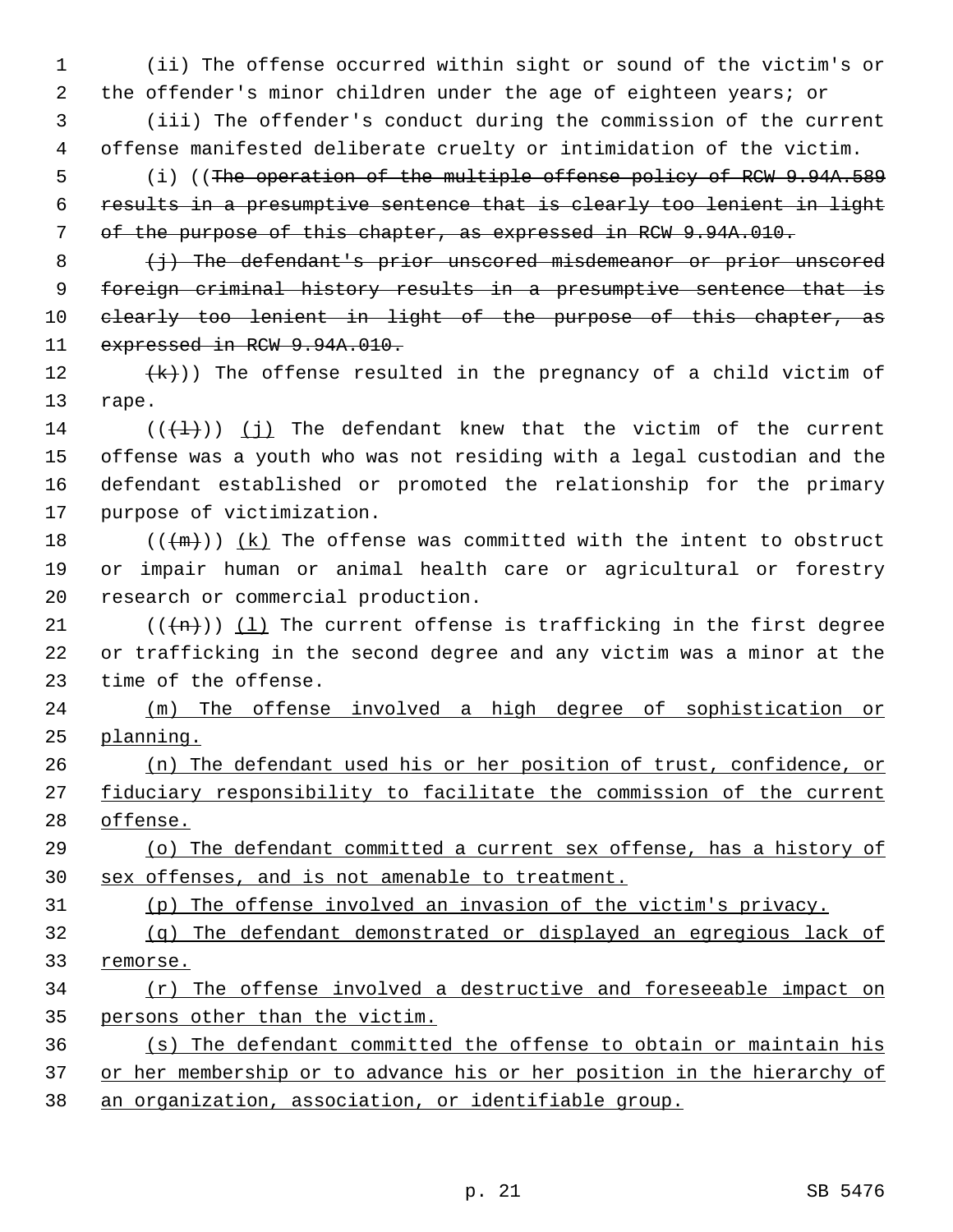(t) The defendant committed the current offense shortly after being released from incarceration. (u) The current offense is a burglary and the victim of the 4 burglary was present in the building or residence when the crime was committed. (v) The offense was committed against a law enforcement officer who was performing his or her official duties at the time of the offense, 8 the offender knew that the victim was a law enforcement officer, and 9 the victim's status as a law enforcement officer is not an element of the offense. (w) The defendant committed the offense against a victim who was acting as a good samaritan. (x) The defendant committed the offense against a public official or officer of the court in retaliation of the public official's 15 performance of his or her duty to the criminal justice system. (y) The victim's injuries substantially exceed the level of bodily 17 harm necessary to satisfy the elements of the offense. This aggravator

18 is not an exception to RCW 9.94A.530(2).

 NEW SECTION. **Sec. 8.** A new section is added to chapter 9.94A RCW to read as follows:

 (1) At any time prior to trial or entry of the guilty plea if substantial rights of the defendant are not prejudiced, the state may give notice that it is seeking a sentence above the standard sentencing range. The notice shall state aggravating circumstances upon which the requested sentence will be based.

 (2) The facts supporting aggravating circumstances shall be proved to a jury beyond a reasonable doubt. The jury's verdict on the aggravating factor must be unanimous, and by special interrogatory. If a jury is waived, proof shall be to the court beyond a reasonable doubt, unless the defendant stipulates to the aggravating facts.

 (3) Evidence regarding any facts supporting aggravating circumstances under RCW 9.94A.535(3) (a) through (y), shall be presented to the jury during the trial of the alleged crime, unless the state alleges the aggravating circumstances listed in RCW 9.94A.535(3) (e)(iv), (h)(i), (o), or (t). If one of these aggravating circumstances is alleged, the trial court may conduct a separate proceeding if the evidence supporting the aggravating fact is not part